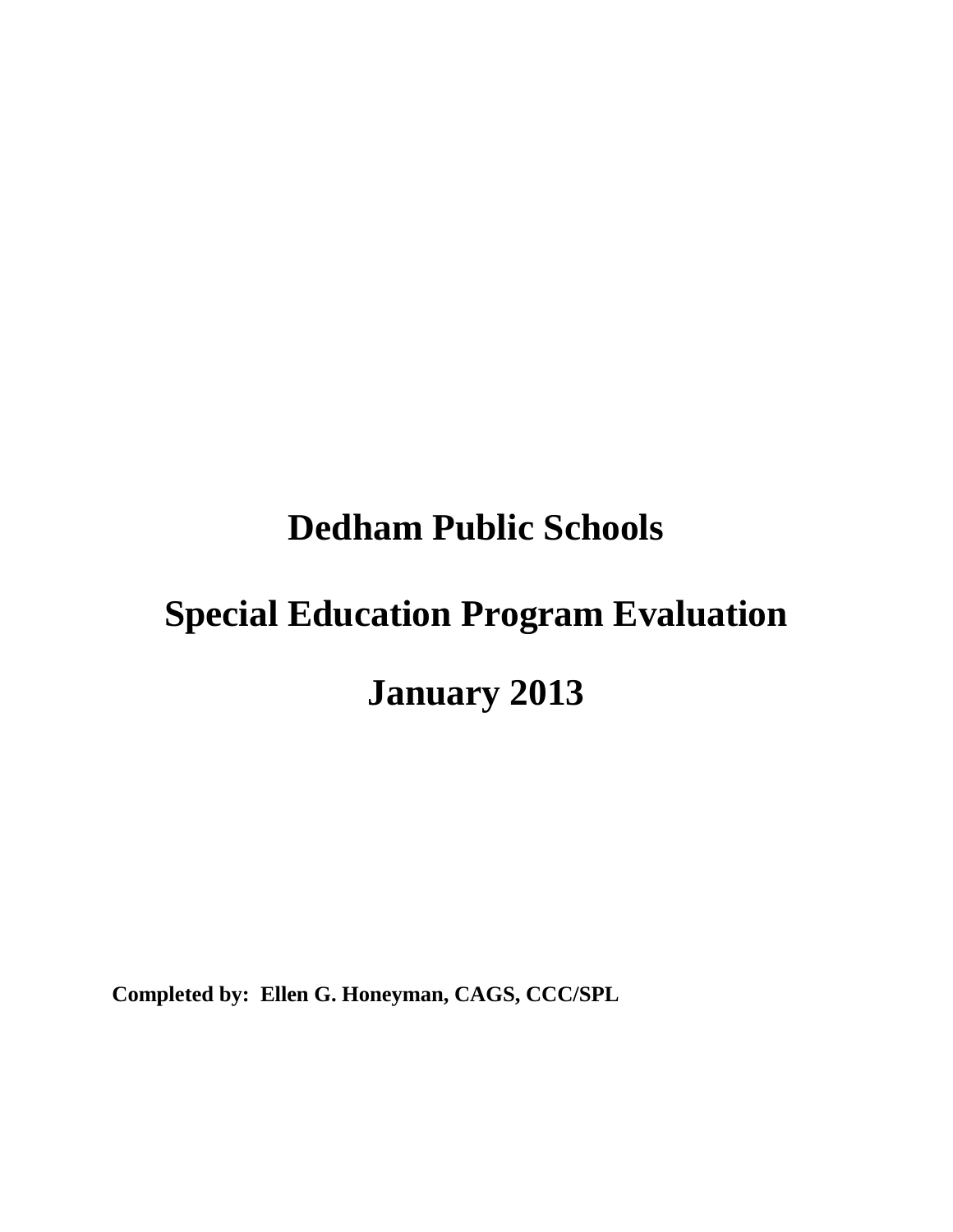# **INTRODUCTION**

At the request of June Doe, Superintendent of Schools, and Kathy Gaudreau, Director of Special Education, a Special Education Program Evaluation of the Dedham Public School's early childhood, elementary, middle school and high school special education programs and practices was completed during December 2012 and January 2013. A primary reason for planning a comprehensive special education review was to examine current practices and procedures to help determine why the district continues to find students eligible for special education at a much higher rate than the overall state average.

The consultant who completed the current evaluation has been the director of special education for five Massachusetts school districts, a consultant and trainer for the MA Department of Elementary and Secondary Educations (DESE), and a member of state and national task forces considering special education issues. She has completed numerous special education program evaluations and provides consultation and training for several school districts. She has also been an adjunct faculty member at Framingham State University and Greenfield Community College.

The consultant met with the superintendent and director of special education to discuss the concerns that prompted the current program evaluation and to gather pertinent background information prior to designing an appropriate protocol for completing the evaluation. The evaluator developed a number of questions with which to frame the evaluation process.

# **GUIDING QUESTIONS**

Questions that were addressed as part of the evaluation included, but were not limited to, the following:

- What factors have led to Dedham's finding 22% of its students eligible for special education, which is a significantly higher rate than the state average of 17%?
- Does the district employ clearly articulated practices, including a Student Assistance Team process, a District Curriculum Accommodation Plan (DCAP) and data-based Response to Intervention (RtI) screening and tiered instruction to address the needs of struggling learners instead of and before making a referral for special education evaluation?
- Does the district have established entry and exit criteria and IEP Team procedures that guide decision-making by IEP Team members to determine disability categories,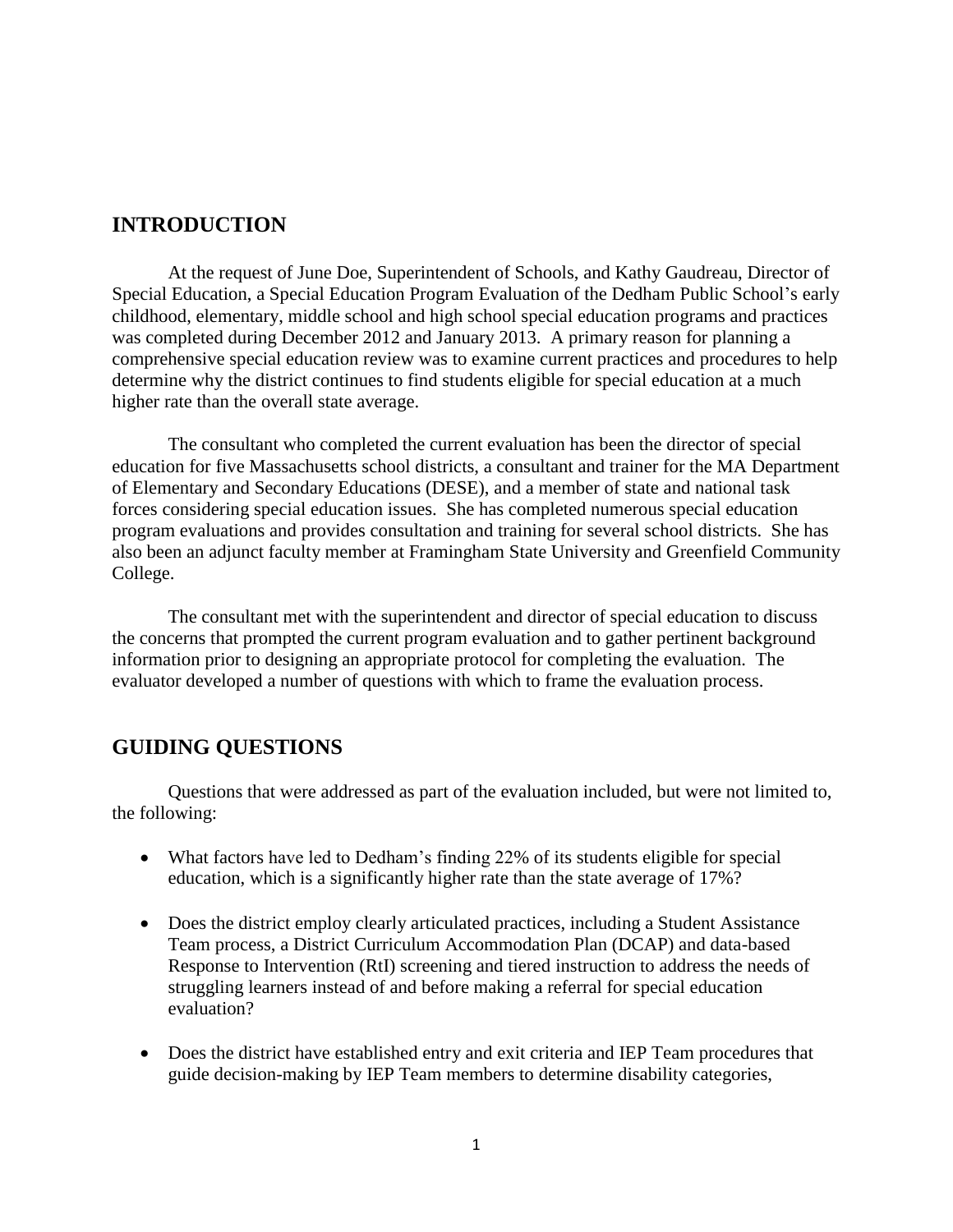eligibility for special education, service delivery models and types and amounts of service for identified students?

- Does the district provide a full continuum of programs and services at all grade levels to meet the needs of students with a wide range of disabilities?
- How does the district identify and respond to emerging program or service needs?
- Do current district practices support a successful transition of students from one level to the next, i.e., preschool to elementary school, elementary school to middle school, middle school to high school and high school to post –secondary life?
- Is there a clear and consistent decision-making process regarding the allocation of resources? Are district programs and services provided in a cost-effective manner, with maximum utilization of resources? Are additional or different resources required to maximize productivity and student outcomes?
- Does the current special education enrollment, and the presenting needs of the students, warrant the present staffing level and assignments of special education teachers, related service providers and instructional aides?

# **DATA SOURCES**

As noted, the above questions provided a framework within which to consider the multiple sources of information and data that were collected and analyzed during the program evaluation process. The comprehensive process included, but was not limited to, completion of the following activities:

- Three days onsite to complete school visits and interviews
- Meeting with superintendent, director of special education, curriculum director, business manager and high school principal
- Interviews and phone conferences with director of special education
- Individual interviews with the seven district principals
- Interview with elementary and secondary special education directors
- Focus group meetings with special education teachers and related service providers (school psychologists, speech-language pathologists, social workers, school adjustment counselors) at the seven district schools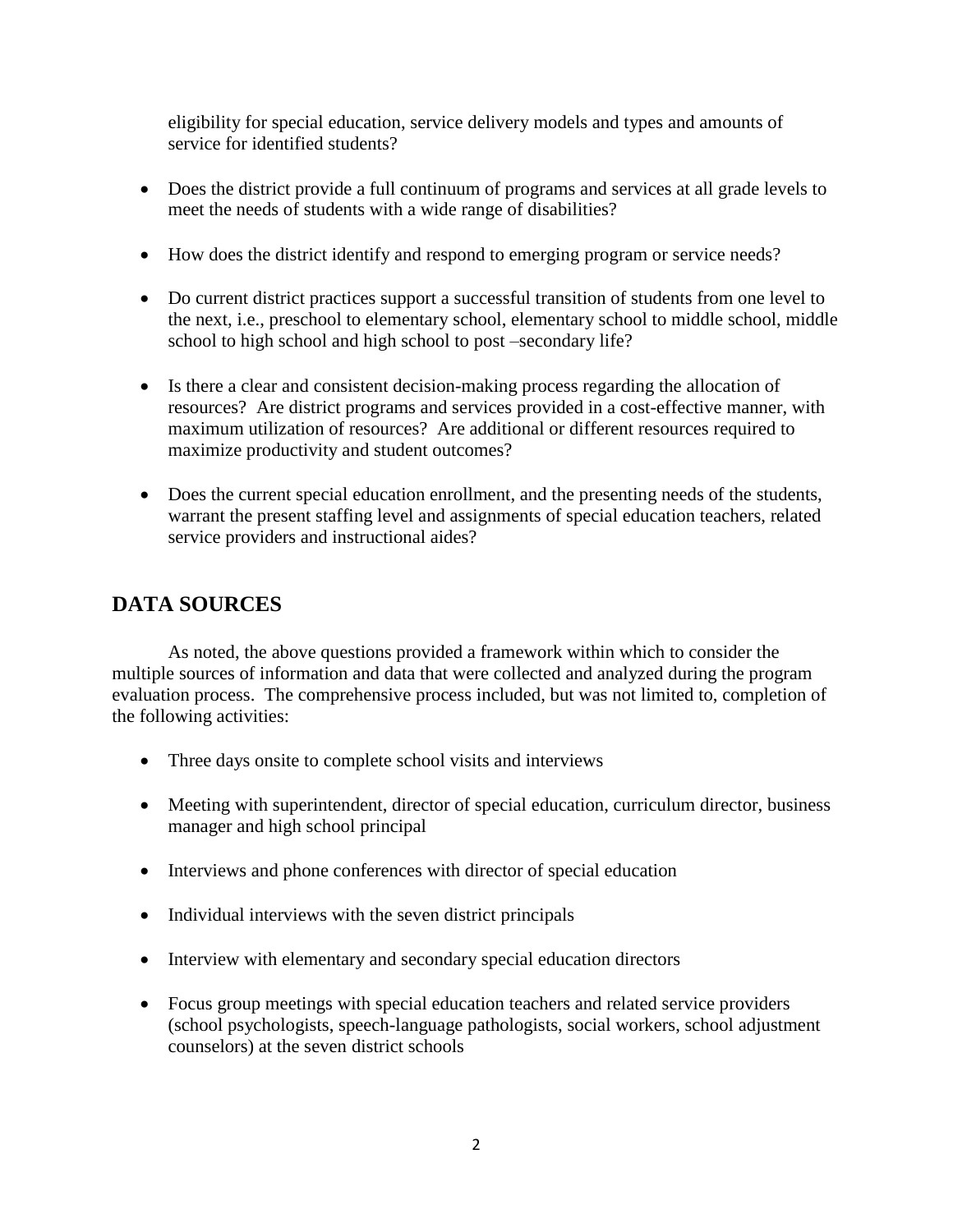- Brief observations of all special education programs/classrooms in the early childhood center and the four elementary schools
- Review of special education staff rosters and schedules
- Review of instructional assistant rosters and assignments
- Review of October 2012 and June 2012 Student Information Management System (SIMS) Reports
- Review of out-of-district student and placement roster
- Review of cost comparison of in-district vs potential out-of-district program costs completed by director of special education
- Review of initial referral data for SY's 2010-2011, 2011-2012 and 2012-2013
- Review of "Selected Populations" multi-year analysis completed by director of special education regarding school demographics and special education enrollment
- Review of DESE Coordinated Program Review Mid-Cycle Report dated May 31, 2011
- Review of Student Assistance Team Guide
- Review of District-Wide Program Descriptions
- Review of RtI (Response to Intervention) protocols for tiered interventions
- Review of professional development training provided for special educators

# **ENROLLMENT DATA**

The Dedham Public Schools total enrollment, as reported in the October 2012 Student Information Management System (SIMS) Report, was 2,829 students. The special education enrollment, of students ages 3-21, was 634 students, or 22.5% of all students. The state average of students found eligible for special education is 17%. Please note that the special education enrollment number may increase during the school year as preschool students with disabilities enter the district throughout the year and referrals for special education evaluation of currently enrolled students are completed, often with a finding of eligibility for special education services. In June 2012, 22.3% of district students were eligible for special education.

The district's SPED enrollment by levels, and the percentage (rounded) of all district SPED students at each level, is as follows: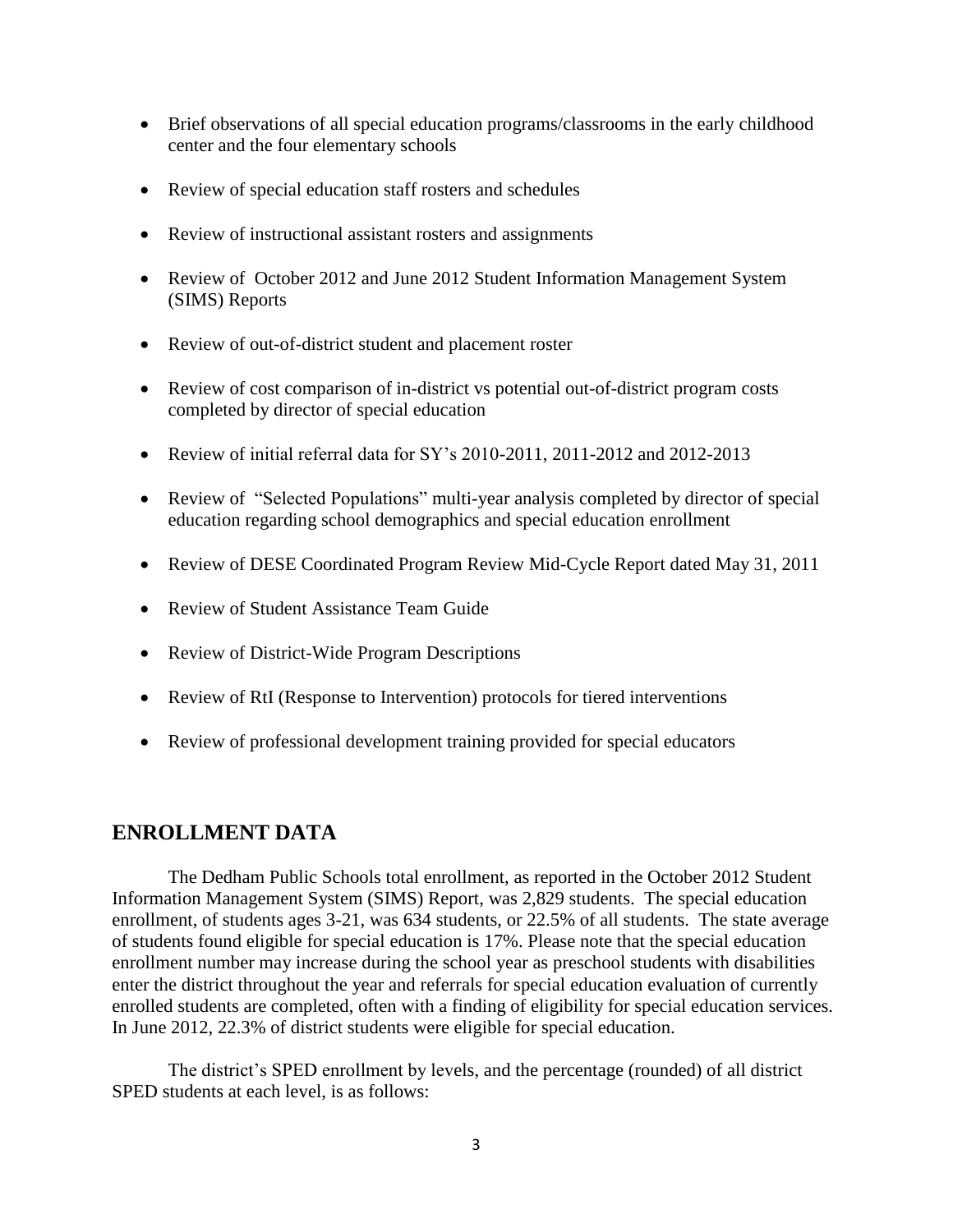- Early Childhood Education Center  $\rightarrow$  70 students = 11% of all SPED
- Elementary Schools (4)  $\rightarrow$  221 students = 34.6% of all SPED
- $\bullet$  Middle School -> 143 students = 22.4% of all SPED
- $\bullet$  High School -> 134 students = 21% of all SPED
- $\bullet$  Out-of-District (OOD) -> 66 students = 10.3% of all SPED

The most recent information provided by DESE regarding the number of students educated in out-of-district placements showed that the state average of students in out-of-district placements for SY 2007 through SY 2010 was 6.7%. Dedham's percentage of students currently in out-of-district placements is 10.3%. Similar to the percentage of Dedham students found eligible for special education, its out-of-district population is higher than the state average.

To further understand the needs of the students who receive special education services in the district, the October 2012 SIMS Report was analyzed to determine if Dedham's identification of students by disability categories aligns with state averages. The first requirement to find a student eligible for special education is for the Team to determine if a student "has a disability". If so, they must identify the category that best describes the student's disability and then ask the question of whether the student is "making effective progress." To understand why Dedham finds so many students to be "disabled" and eligible for special education, it is important to examine what types of disabilities are being identified by IEP Teams. The following provides a comparison of Dedham's current percentages with the most recent state data (2010).

| <b>Disability</b>                         | # of Students           | Dedham % | State % |
|-------------------------------------------|-------------------------|----------|---------|
| Communication                             | 212                     | 33.2%    | 17.6%   |
| <b>Specific Learning Disability (SLD)</b> | 118                     | 18.5%    | 33.5%   |
| <b>Health</b>                             | 68                      | 10.7%    | $7.7\%$ |
| <b>Autism</b>                             | 58                      | 9%       | $6.5\%$ |
| <b>Emotional</b>                          | 51                      | 8%       | 8.4%    |
| <b>Developmental Delay</b>                | 47                      | 7.4%     | 10.5%   |
| <b>Neurological</b>                       | 32                      | 5%       | 4.3%    |
| <b>Multiple Disability</b>                | 26                      | 4%       | 2.8%    |
| <b>Intellectual</b>                       | 15                      | 2.3%     | $6.5\%$ |
| <b>Sensory/Hearing</b>                    | $\overline{\mathbf{4}}$ | $.6\%$   | $.7\%$  |

#### **Percentage of Special Education Students Ages 3-21 by Disability Category**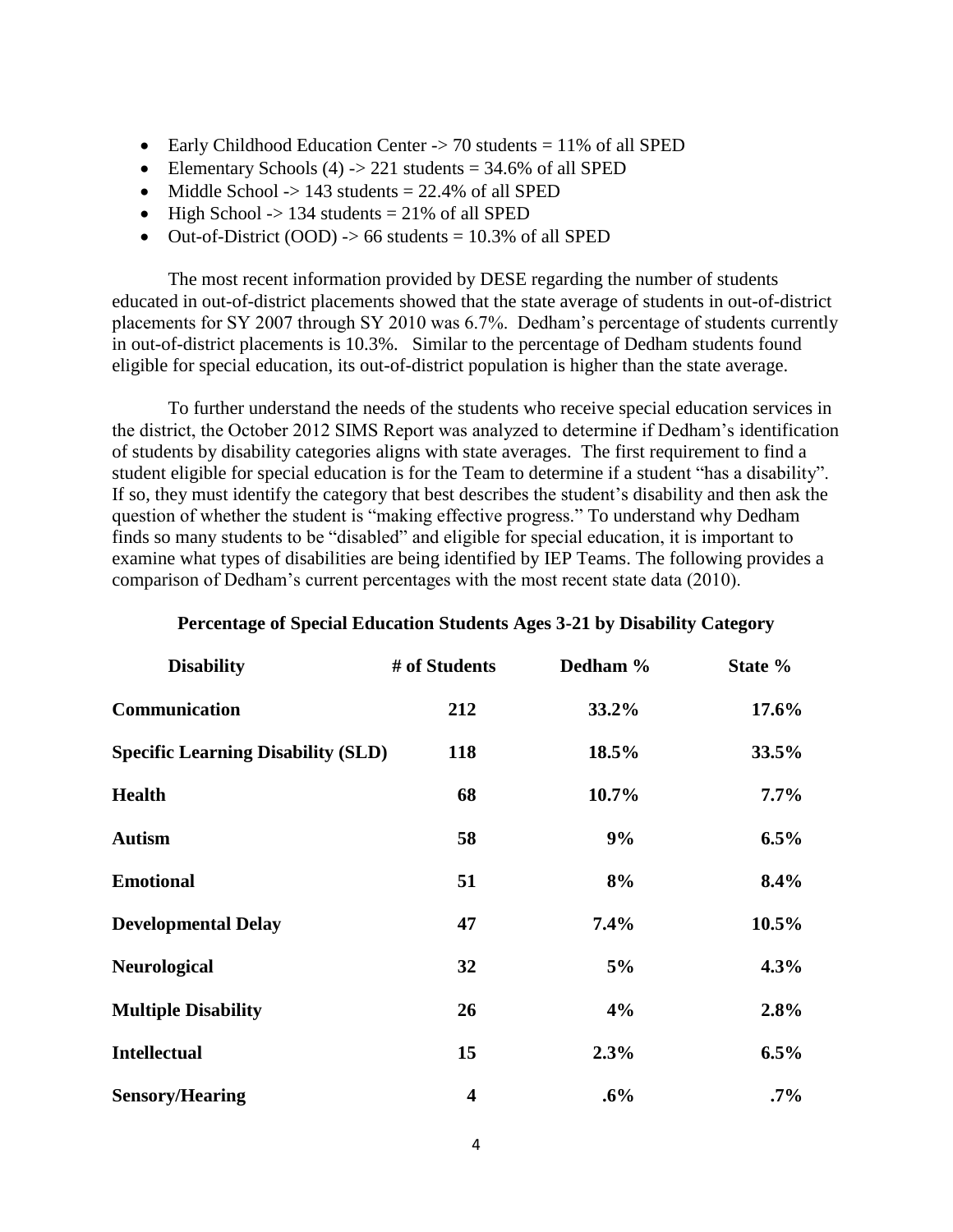| <b>Sensory/Vision</b>     | 4 | $.6\%$                   | $.4\%$         |
|---------------------------|---|--------------------------|----------------|
| <b>Physical</b>           |   | $.5\%$                   | .9%            |
| <b>Sensory/Deaf Blind</b> |   | $\overline{\phantom{a}}$ | $\blacksquare$ |

The information provided about Dedham's disability category determinations will be considered later in this report. The discrepancy between the school district's percentage, and the state's average percentage of students found eligible under Communication vs Specific Learning Disability (SLD), is an interesting and significant finding. In both cases, these two disability categories account for at least half of all identified students. The requirements to find a student eligible under SLD include more steps and may be considered to be more rigorous. It is possible that some younger students who have developmental speech differences are being found eligible as having an articulation "disability" and provided with an IEP when periodic screening or a short-term regular education intervention provided by a speech-language pathologist might be more appropriate. This is only one example of what might be driving the significant differences in findings of Communication Disability vs Specific Learning Disability.

The MA Special Education Regulations definitions of these two disability categories are provided below:

#### **Communication Impairment**

The capacity to use expressive and/or receptive language is significantly limited, impaired, or delayed and is exhibited by difficulties in one or more of the following areas: speech, such as articulation and/or voice; conveying, understanding, or using spoken, written, or symbolic language. The term may include a student with impaired articulation, stuttering, language impairment, or voice impairment if such impairment adversely affects the student's educational performance.

#### **Specific Learning Disability**

The term shall have the meaning given in federal law at 34 C.F.R. §§300.7 and 300.541.

#### **Federal Definition:**

Specific learning disability is defined as follows:

(i) General. The term means a disorder in one or more of the basic psychological processes involved in understanding or in using language, spoken or written, that may manifest itself in an imperfect ability to listen, think, speak, read, write, spell, or to do mathematical calculations, including conditions such as perceptual disabilities, brain injury, minimal brain dysfunction, dyslexia, and developmental aphasia.

(ii) Disorders not included. The term does not include learning problems that are primarily the result of visual, hearing, or motor disabilities, of mental retardation, of emotional disturbance, or of environmental, cultural, or economic disadvantage.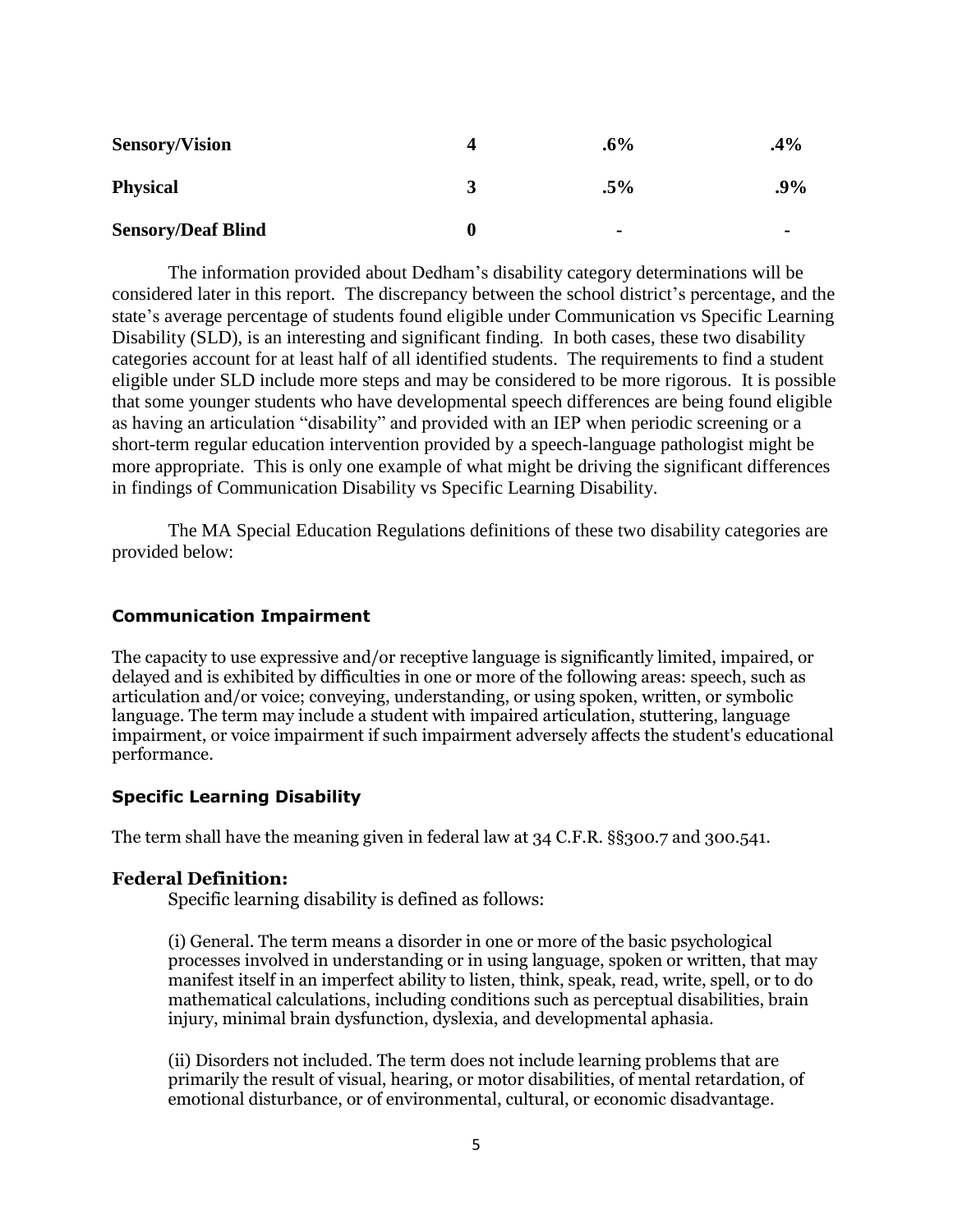As noted earlier, after determining that a student has a disability, the Team has to answer the question of whether the student is "making effective progress". In order to address this question, the Team members should be familiar with the objective criteria of what the district considers to be effective academic and/or functional progress at various grade levels.

#### **Initial Referrals for Special Education**

Initial referral data for school years 2010-2011, 2011-2012 and the current school year (through 11/21/12), were examined to help understand the origins of the current special education enrollment. During that time, a total of 315 students were referred for an initial special education evaluation. More than one third of the referrals (total of 110) were made by parents. During SY 2010-2011, a total of 134 referrals were received. During SY 2011-2012, 144 referrals were received. For SY 2012-2013, a total of 37 referrals had been received by 11/21/12. Data regarding how many of the 315 initial evaluations resulted in a finding of no eligibility was not available to the evaluator.

The PreK data for SY 2010-2012 does not provide a comparison of parent referrals with those received from early intervention agencies. However, there were thirteen PreK parent referrals, out of a total of thirty-six PreK referrals, for SY 2011-2012. For the current school year, seven of the fourteen PreK referrals received by 11/21/12 were made by parents.

Initial referrals by levels, for SY 2010-2011, SY 2011-2012 and year to date, are as follows:

- PreK  $= 85$  referrals
- Kindergarten  $= 24$  referrals
- $\bullet$  Elementary 90 referrals
- $\bullet$  Middle School = 36 referrals
- $\bullet$  High School = 50 referrals
- Private schools (grades not specified)  $=$  30 referrals

#### **SPECIAL EDUCATION STAFF**

Staff rosters for each school were reviewed to determine the number of special education staff assigned to each school, as well as the total number for the district. Varying numbers of special education staff at the elementary schools reflect differences among the distribution of special education students and district-wide programs as well as the relative needs of the students enrolled in each program.

There are fifty-two (52) special education teachers distributed among the seven district schools. There are also eighty-six (86) instructional aides (IA's). In addition, there are related service providers assigned full or part-time to each school. Related service providers include: speech-language pathologists, school psychologists, school adjustment counselors, behavior specialist/BCBA, occupational therapist(s), physical therapist and vision specialist.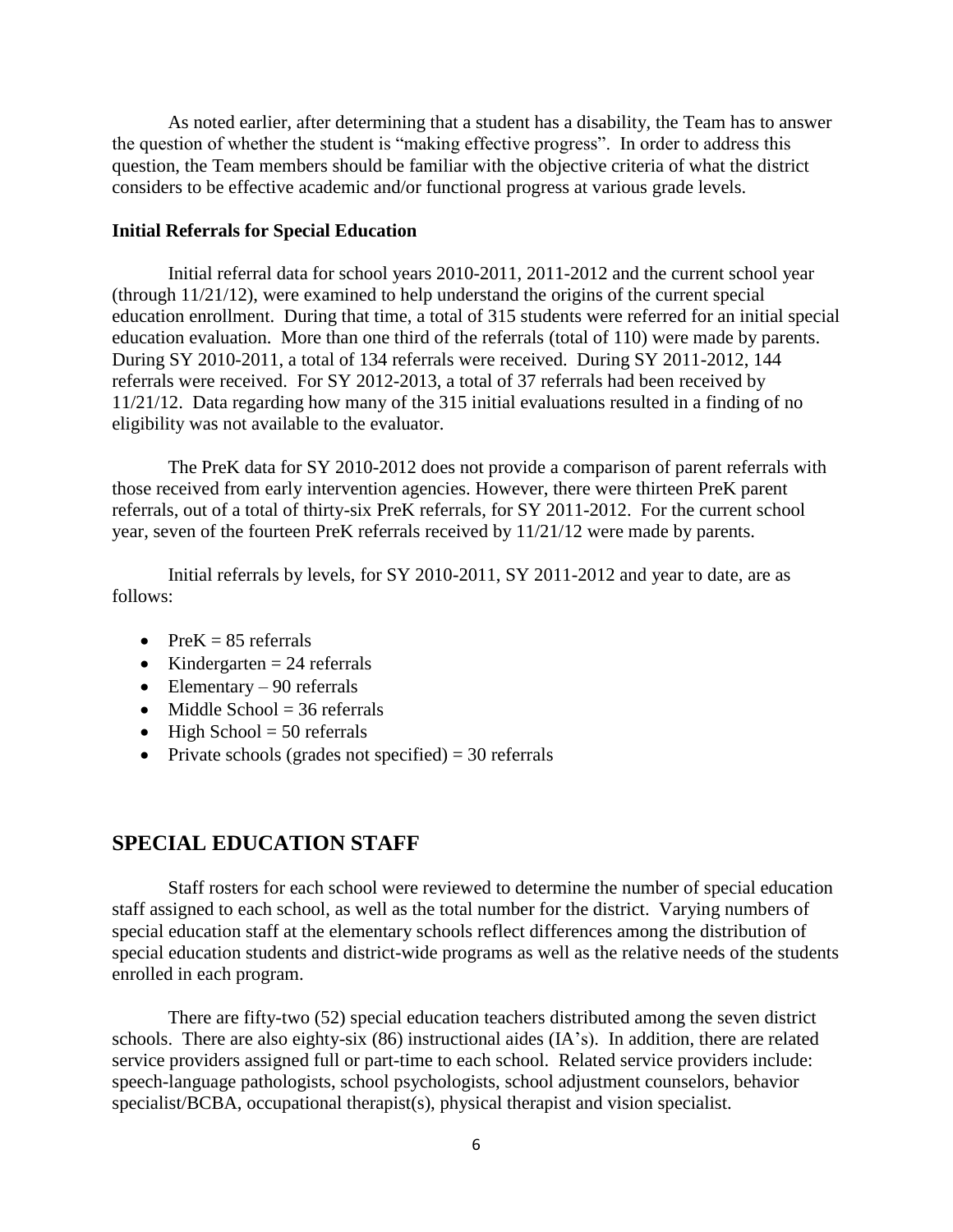In analyzing whether the number of staff is sufficient to meet student needs, it is often helpful to calculate the ratio of special education teachers to students and the ratio of special education teachers plus instructional aides to students. These are all "direct service" staff. The following provides this information by levels.

#### **Staff to Student Ratios by Grade Levels**

**Early Childhood Education Center**  $\rightarrow$  **9 teachers and 19 instructional aides** 

(teacher to student ratio  $= 1:8$ ) - (teacher and IA to student ratio  $= 1:2.5$ )

• Elementary Schools  $\rightarrow$  22 teachers and 41 instructional aides

**(teacher to student ratio = 1:10) - (teacher and IA to student ratio = 1:3.5)**

• Middle School  $\rightarrow$  9 teachers and 19 instructional aides

**(teacher to student ratio = 1:16) - (teacher and IA to student ratio = 1:5)** 

• High School  $\rightarrow$  12 teachers and 7 instructional aides

(teacher to student ratio =  $1:11$ ) - (teacher and IA to student ratio =  $1:7$ )

The above information indicates that, overall, the district has very robust ratios of special education staff to students. Please note that the ratios would be even more favorable if the direct services provided by related service providers, especially speech-language pathologists, were included in the calculations.

In considering this data, it is important to note that, as part of the district's leveled reading program, many of the elementary special education liaisons are the primary teachers of reading for a small group of students. In addition to this one hour per day, five days a week direct service time for teaching reading to a small group of students during the grade level reading block, the liaisons might also serve as the primary instructor of math for some special education students. In many other school districts, a special education teacher might provide supplemental reading services to students who have "full inclusion" IEP's (at least 80% of time in regular education), with the regular education teacher being the lead teacher for instruction in the district's literacy program. In Dedham, students may also receive supplemental special education instruction for specific reading decoding and fluency skill deficits. The role of the elementary reading specialists in completing assessments and providing direct instruction to struggling learners and students with IEP's is not clear to this evaluator.

Currently, there are sixty-six (66) high needs students placed in out-of-district schools that are not included in these figures since their instruction is provided by staff of the out-ofdistrict schools. There are certainly many students with very complex needs being educated in district-wide programs. They require significant individual or small group instruction, behavior management and/or physical care. However, the majority of students with intensive needs are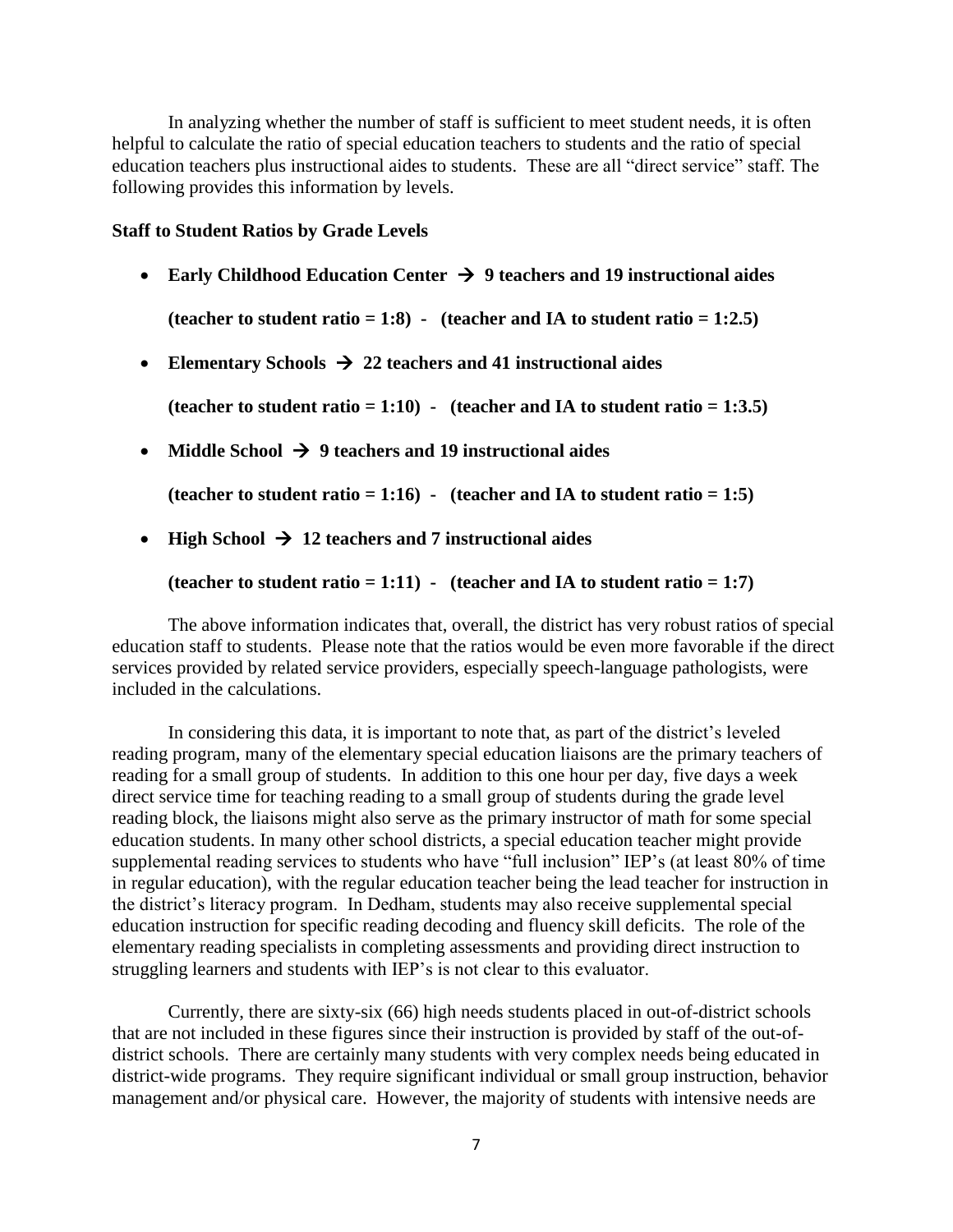being educated in out-of-district placements. Two-thirds of OOD students are in grades  $9 - 12$ , and many of them will continue to be eligible for special education until their  $22<sup>nd</sup>$  birthdays.

The staffing ratios change at each succeeding level, in the way one might expect. As students gain skills they are able to apply them with increased independence and may require less direct instruction and support services. Also, students with complex needs are placed at an increasing rate in OOD placements as they move to higher grades, reducing the need for a high level of district staff support. It is not clear to this evaluator why there are so many IA's at the middle school level. It is important to examine the combined teacher and instructional aide ratios at the middle school instead of only relying on the teacher to student ration as an accurate reflection of special education staffing and services at the middle school.

# **SPECIAL EDUCATION PROGRAMS**

Each district school provides special education services and supports in both inclusive classroom settings and in small group pull-out settings which include only students with IEP's. In inclusive settings, a special education teacher, or related service provider, or instructional aide provides direct or supportive services to students in the general education environment for all of or some part of the school day. In pull-out services, a special education teacher or therapist or instructional aide provides direct teaching and reinforcement of target skills in a separate, less distracting setting to a small group of students, or to an individual student, in accordance with their IEP's.

 In addition, a number of district-wide special education programs are located at specific elementary schools, the middle school and the high school, and provide supports and services to students with moderate to severe needs. At the elementary level, a student who requires the services and instructional model of a district-wide program has to transfer to another school if the program is not located at his/her home school.

The district's special education programs include the following:

#### **Early Childhood Education Center**

- Half-Day Integrated Preschool (Maximum of 15 students, more than half of whom are typically developing. Staff includes special education teacher and one IA.)
- Full-Day Integrated Preschool (Integrated AM with 13-15 students, and substantially separate PM with 6-8 students. Staff includes special education teacher and 2-3 IA's.)
- Full-Day Integrated Kindergarten (Maximum of 14-16 students, at least 50% of whom do not have IEP's. Staff includes special education teacher and 2-3 IA's.)
- Full-Day Specialized Kindergarten (Substantially separate with 6-10 students; integration into full-day or half-day kindergarten based on student's ability. Staff includes special education teacher and 2-4 IA's.)

The early childhood programs offer a full continuum of least restrictive to more restrictive options that allow the IEP Teams to match the amount and the level of services to students' presenting and sometimes changing needs. The staffing levels reported above are very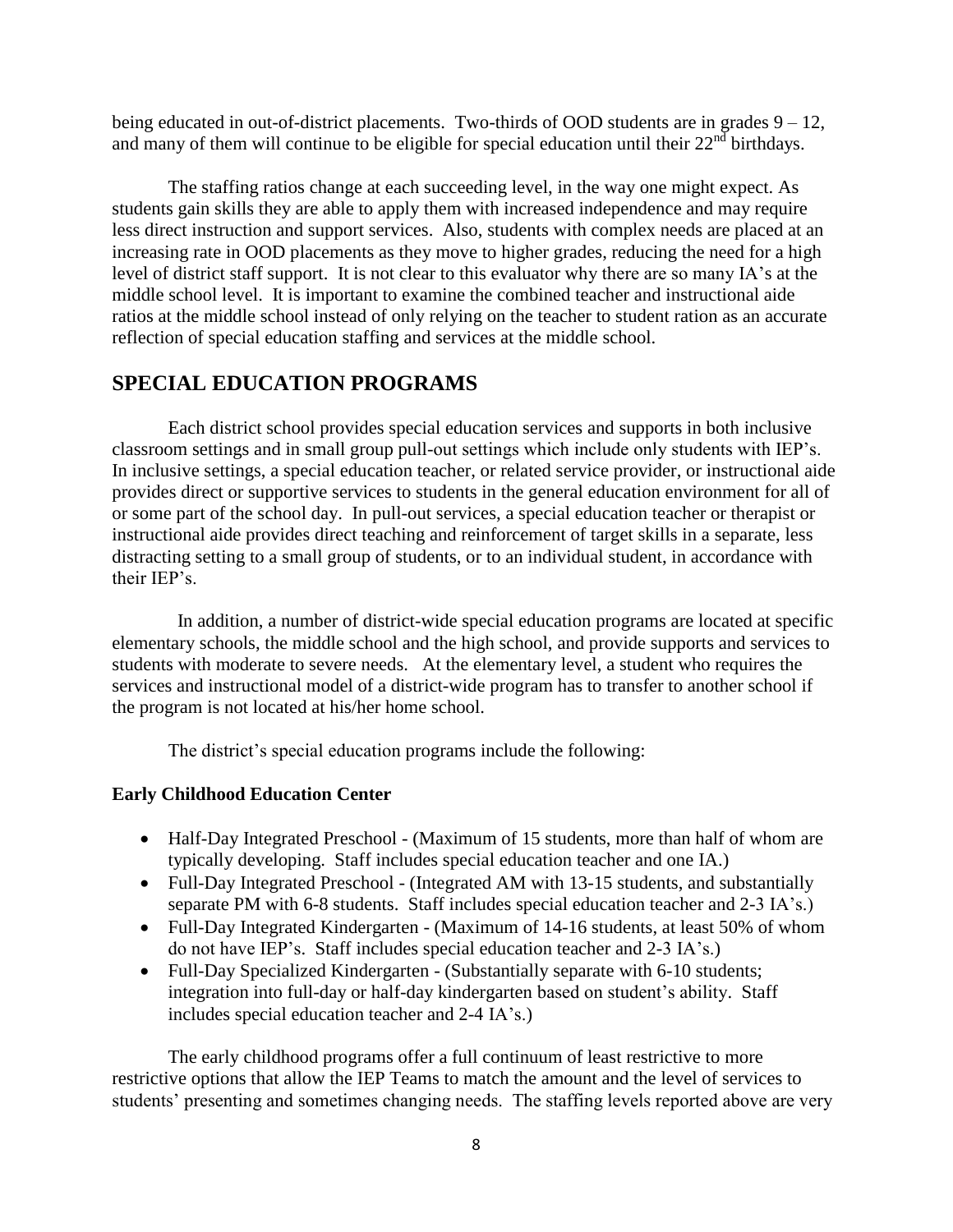favorable and do not include the related services that the majority of students with IEP's might receive. Since substitutes are not typically provided when an IA or related service provider is absent, the ratio of staff to students may vary on any given day. It might be helpful to analyze the number of staff present, including substitutes, for a period of three to six months in order to gain a more accurate picture of average staff to student ratios. Anecdotally, many staff reported that not having substitutes for IA's presents a significant dilemma.

Concerns were expressed by some ECEC staff that the schedule does not include a halfday a week planning, collaboration and administrative paperwork time block, as do many preschool special education programs.

#### **Elementary District-Wide Programs**

#### **Co-Taught at Oakdale**

- Co-Taught Integrated First Grade There is a maximum of 14-16 students in the class, at least 50% of whom do not have IEP's. Staff includes a full-time special education teacher, full-time general education teacher and one IA. At the present time, there are eight students with IEP's.
- Co-Taught Integrated Second Grade There is a maximum of 14-16 students in the class, at least 50% of whom do not have IEP's. Staff includes a half-time special education teacher, full-time general education teacher and one IA. At the present time, there are six students with IEP's.

The model for Dedham's co-taught classes, which provides a full-time special education teacher for first grade and a half-time special educator for second grade, is an excellent, widely used instructional model that allows for intensive direct instruction and reinforcement of critical literacy and numeracy skills in the first grade. It is also appropriate to have a half-time special educator for the second grade co-taught class as students begin to apply some of the skills taught in first grade with increasing independence. If some of the students who comprise the regular education cohorts in these classes are "at risk" learners, they also derive great benefit from the co-teaching model provided in this program. As with the early childhood programs, the staffing levels are very favorable.

Written guidelines that include specific criteria for an IEP Team to consider in recommending that a student be assigned to the Co-Taught classes, along with descriptions of the continuum of curriculum modifications and instructional strategies provided in these districtwide programs, have not been fully developed.

#### **Looping at Avery**

• Looping Grade  $1-2 \rightarrow \infty$  The same group of students remains intact for grades 1 and 2, with the same dual certified (regular and special education licensure) teacher. There is a maximum of 14-16 students, at least 50% of whom do not have IEP's. Staff includes one special education teacher and one or two IA's. There are three students with IEP's in the current grade one looping class. One IA is assigned to the class.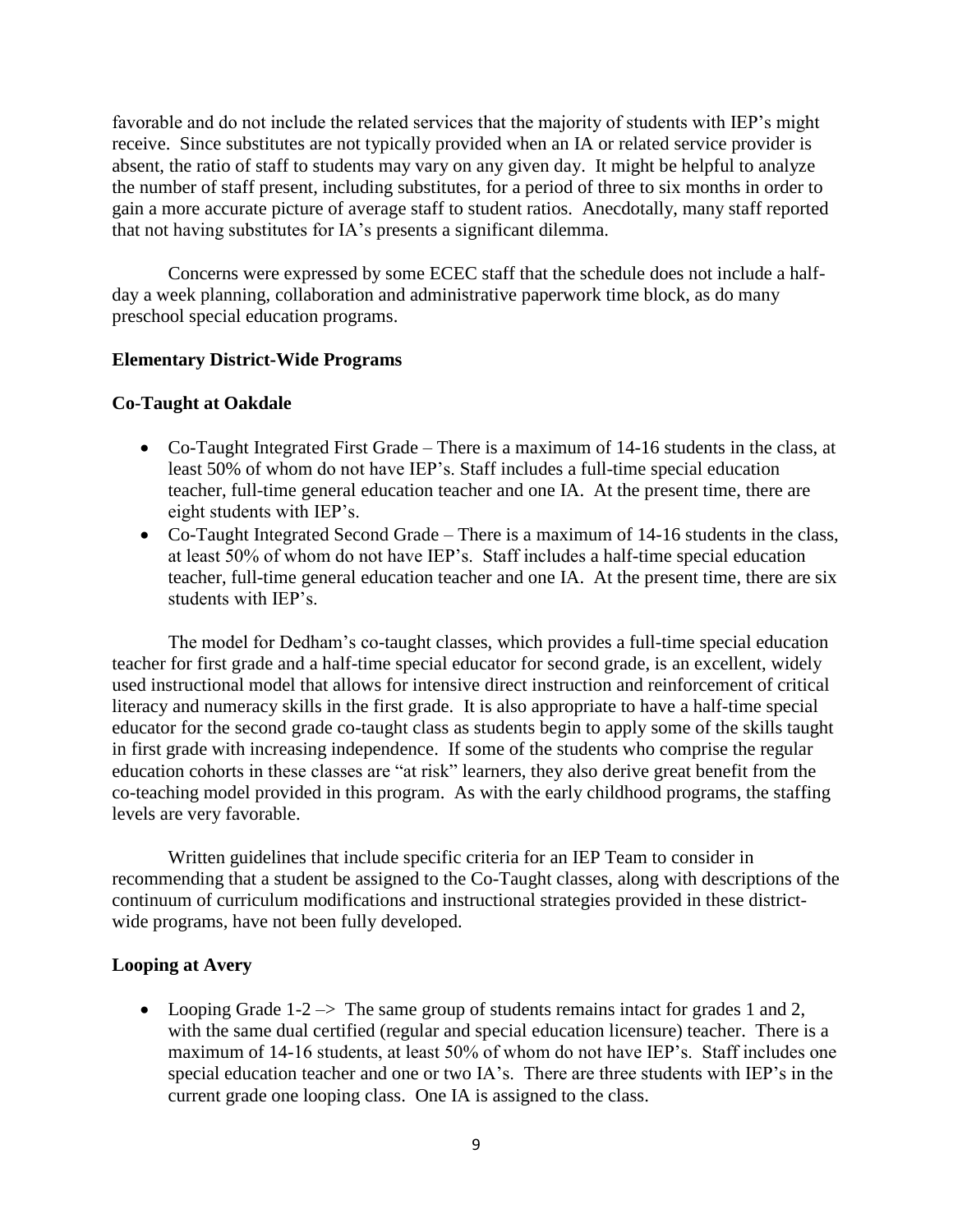• Looping Grade 3-4 -> The same group of students remains intact for grades 3 and 4, with the same dual certified (regular and special education licensure) teacher. There is a maximum of 14-16 students, at least 50% of whom do not have IEP's. Staff includes one special education teacher and one or two IA's. There are six students with IEP's in the current grade three looping class. One IA is assigned to the class.

While "looping", with the same group of students staying together with the same teacher for two years, is a very good instructional model for both regular and special education, the implementation of this model in Dedham is uneven. Students who could benefit from this type of instructional model can only access it if they are in the "right" grade. For example, during the current school year, there is a first grade and a third grade looping class at Avery. For SY 2013- 2014, these same teachers will maintain the same groups of students they teach this year and become a grade two and a grade four class. If a current kindergarten or current second grade student's IEP Teams determine that, for SY 2013-2014, these students would gain the most educational benefit from being assigned to a Looping Program, they will not be able to access the program since they will not be in "the right grade".

It is not clear how this "every other year" looping model impacts the assignment of students with IEP's to the co-taught first and second grades. It would be helpful to review how many students with IEP's are assigned to the first grade co-taught class during a school year which also has a first grade looping class. Likewise, it is important to compare the number of students in the second grade co-taught class for a school year in which there is a second grade looping class. For the current school year, there are eight students with IEP's in the Oakdale cotaught grade one and there are three students with IEP's in the Avery grade one looping class. The evaluator does not know the "home" schools of either group of students. There are six students with IEP's in the co-taught second grade class.

As with the co-taught programs for grades one and two located at Oakdale School, written guidelines that include specific criteria for an IEP Team to consider in making a recommendation for a student to be assigned to the looping classes, along with detailed descriptions of the curriculum modifications and instructional strategies each program provides, would support appropriate decision-making by IEP Teams. Are the profiles of the students in each of these program models, i.e., co-taught classes and looping classes, significantly different?

#### **Orton-Gillingham at Greenlodge**

 Students in grades 1-5 are fully integrated in age/grade appropriate classrooms and receive pull-out individual and/or small group instruction in "Orton-Gillingham" which is a multi-sensory, rule-based supplemental reading program. A special education teacher who has earned a certificate to teach this program is located at Greenlodge School. Students who are identified as requiring this supplemental reading instruction to improve their decoding and fluency skills transfer to Greenlodge in order to access the service. There are eleven students on the caseload at this time.

It is the intention of the director of special education, Kathy Gaudreau, to have a special education teacher at each elementary school certified to teach either the Orton-Gillingham or the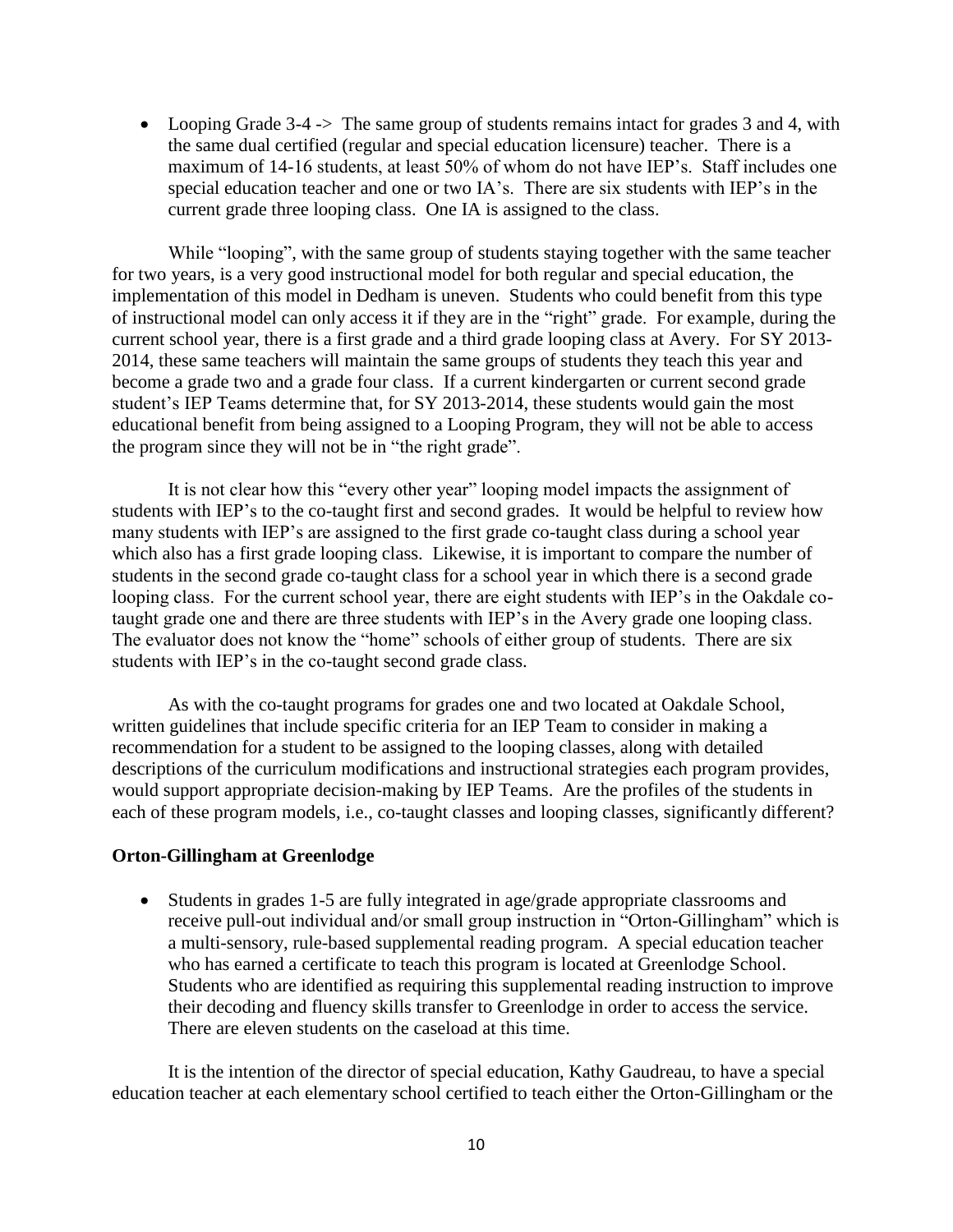Wilson Reading program(s). Currently, identified district teachers are participating in the required training and, by next school year, the need to have students transfer to Greenlodge School to access these supplemental reading services should be significantly reduced.

#### **Primary Learning Center (PLC) at Riverdale**

• This is a substantially-separate program for grades 1-3 with a capacity of 4 to 10 students with moderate to severe disabilities. There are currently eight students in the program. All academic instruction is modified to meet student needs. Students are included in age/grade appropriate general education classrooms for all non-academic areas, while inclusion for academics is based on individual student performance. The staff includes a special education teacher and four IA's, two of whom are 1:1 aides.

#### **Adaptive Learning Center (ALC) at Riverdale**

• This is a substantially-separate program for grades 3-5 with a capacity of 4 to 10 students with moderate to severe disabilities. There are currently eight students in the program. All academic instruction is modified to meet individual student needs. Students are included in age/grade appropriate general education classrooms for all non-academic areas, while inclusion for academics is based on individual student performance. The staff includes a special education teacher and two IA's. The program is an extension of the PLC at Riverdale.

#### **Team-Based Learning (TBL) Centers at Avery**

- The primary grades TBL class is a small therapeutic program for students in grades 1-2, with a capacity of 4 to 8 students. There are currently four students in the program with two initial referrals in process. Staff includes a special education teacher, a school adjustment counselor (SAC) who also serves the intermediate grades TBL class, and two IA's, one of whom is a 1:1 aide. The program provides behavioral support, interventions and behavior plans based on a leveled system, social skills training and accommodations and modifications to curriculum as indicated. When appropriate, students are integrated, with support, in age and grade level classrooms.
- The intermediate grades TBL class, for students in grades 3 -5, follows the same model as the primary class. Staff includes a special education teacher and two IA's, one of whom is a 1:1 aide. As noted above, the SAC supports both classes. Seven students are enrolled in the intermediate TBL program at this time.

The therapeutic program model followed by Dedham's two elementary TBL classes is one that has been successfully implemented by many school districts, in Massachusetts and nationally. The evaluator learned that the TBL program that was previously in place at the Dedham Middle School was discontinued for the current school year and the resources reallocated to open the primary TBL classroom at Avery. Many district staff members, with a variety of roles, expressed regret at the loss of such a critical program for the middle school.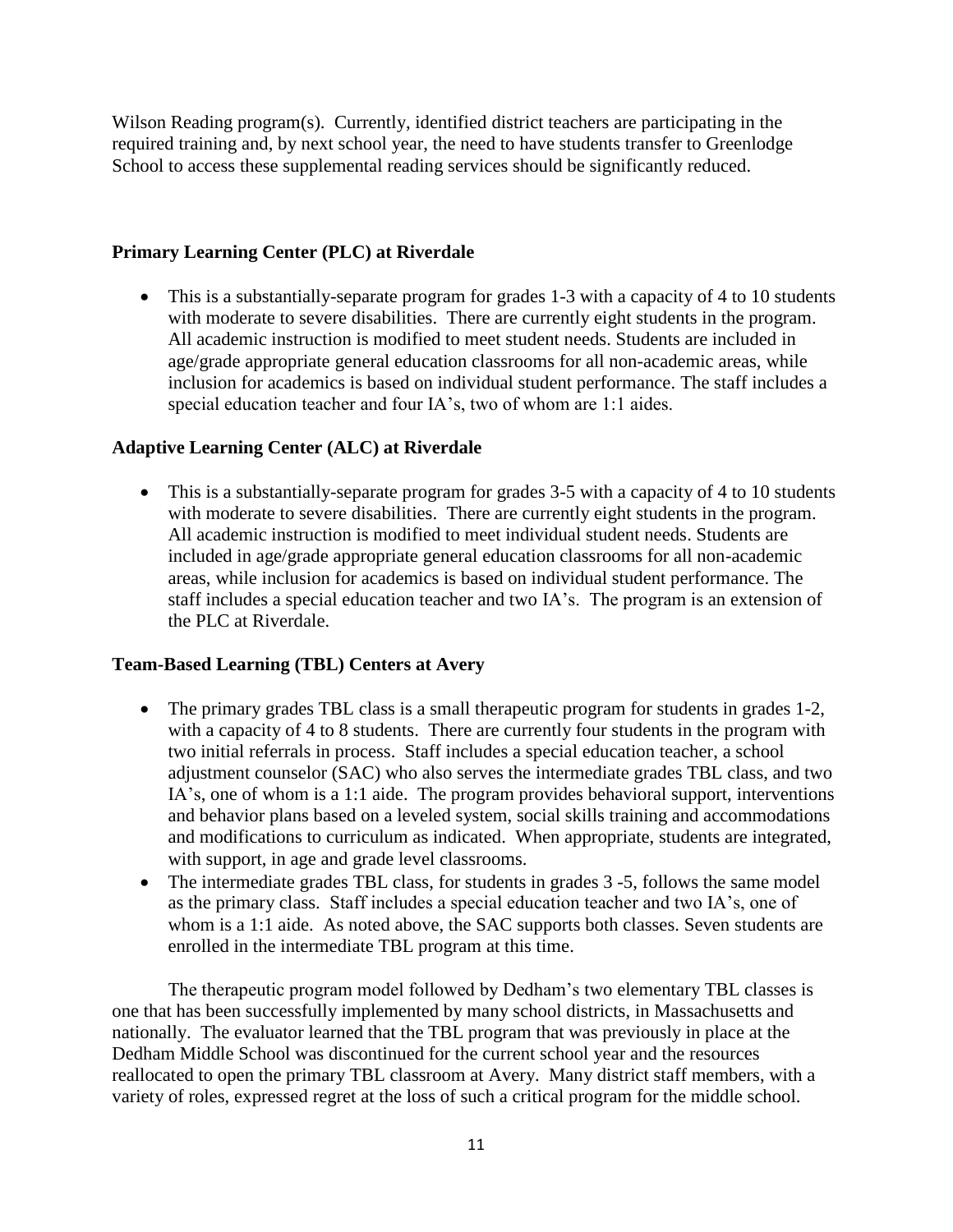A detailed description of the Team Based Learning Program has been developed and includes specific information regarding: the population served, philosophy, staffing pattern, academics, therapeutic milieu and therapy services, parent/family support, behavior management and mainstream opportunities.

#### **Language-Based Learning Center (LBLC) at Greenlodge**

• The LBLC is a partial inclusion program that serves students in grades 3-5 and currently has 12 students. The staff includes a special education teacher and four 1:2 IA's are assigned to the program. Instructions are modified to meet student needs and they are fully integrated in age/grade appropriate classrooms for all areas other than those which require individualized specially designed instruction. A social skills group is provided as part of the curriculum.

The written program description for the elementary language-based learning centers describes the diverse student needs that are met in this program model, which provides both small group direct instruction in a pull-out setting, and modified instruction in inclusion classrooms and support, as needed, in other general education settings. The students share many common characteristics, including instructional levels that are below grade level, and functional skills, especially in the social/emotional and language domains, which are below developmental norms for age and grade.

## **MIDDLE SCHOOL PROGRAMS**

#### **Language –Based Learning Center at DMS**

• The middle school LBLC parallels the grades 3-5 program at Greenlodge and is a partial inclusion program that serves students in grades 6-8. The staff includes a special education teacher and three IA's, including a program aide, one 1:1 IA and two 1:2 IA's. There are 12 students assigned to the program at this time. Instruction is modified to meet students' needs and they are fully integrated in age/grade appropriate classrooms for all areas other than those which require individualized specially designed instruction.

Please refer to comments regarding the elementary school program regarding specific program criteria and guidelines. As with the elementary program, the middle school LBLC program serves students found eligible under a variety of disability categories who present with common academic and functional skill deficits. The standard district curriculum, with significant modifications, and selected supplemental and parallel curricula provide the instructional framework for these programs.

#### **Adaptive Learning Center (ALC) at DMS**

• The Adaptive Learning Center is a substantially separate program for students in grades 6-8, with a capacity of 6 to 12 students. At present, there are twelve students, one special education teacher, one program IA and one 1:2 IA. The modified curriculum includes a focus on daily living and self-help skills. Students participate, with support, in grade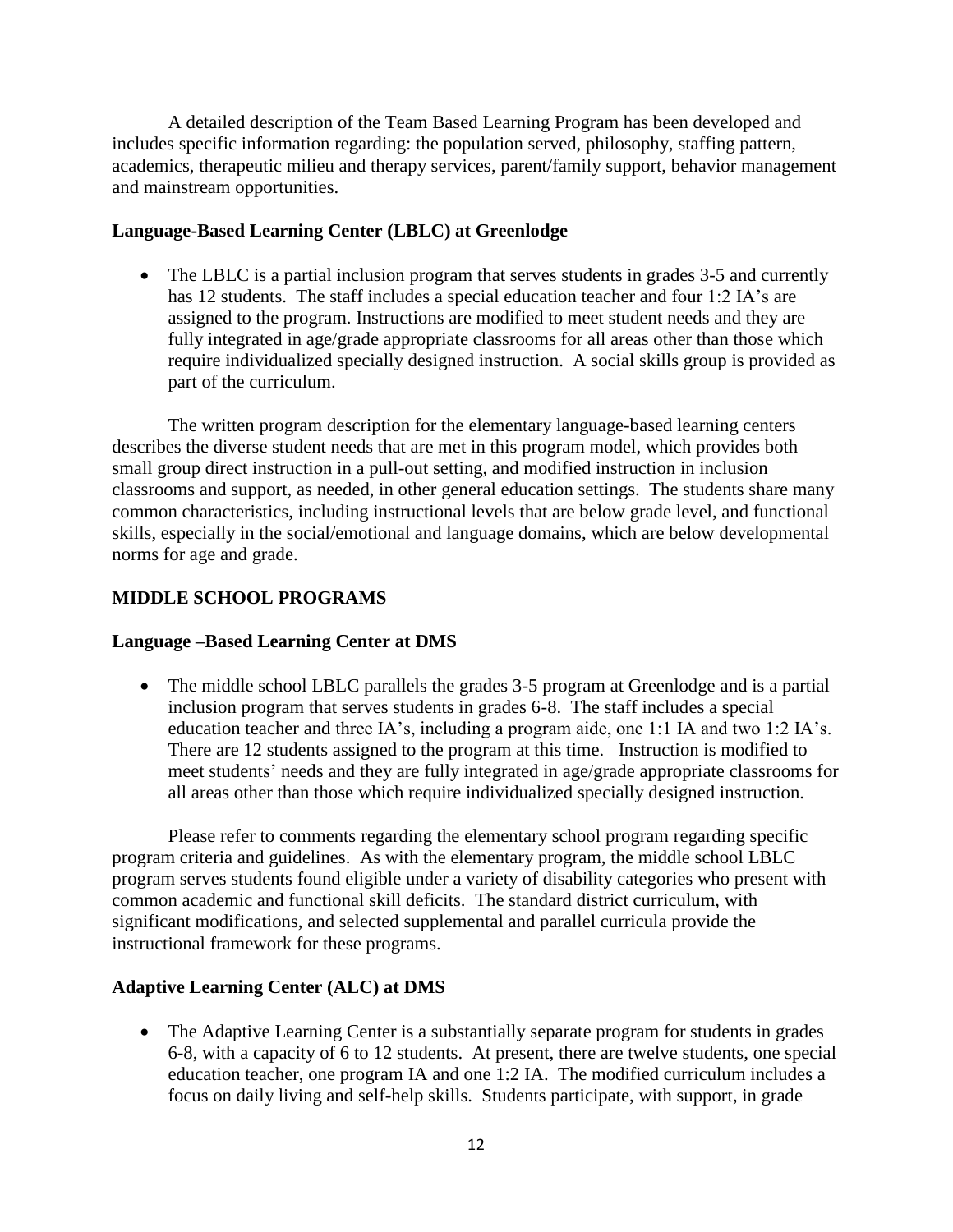appropriate general education classrooms for all non-academic activities. Integration for academics is determined by student performance. The middle school ALC program provides a continuum, with the elementary ALC, of a program "strand" for students with significant needs whose special education eligibility will likely continue until age 22.

#### **HIGH SCHOOL PROGRAMS**

#### **Vocational Team at DHS**

The Vocational program is a substantially separate program with two classrooms for students in grades 9-12, with a capacity of 6 to 20 students. Staff includes two full-time special education teachers, a part-time vocational specialist and three IA's, including one program aide and two 1:1 IA's. At this time, there are 28 students in the program. The curriculum is modified to meet students' needs and focuses on daily living, self-help skills and vocational education. The students integrate, with staff support, into grade appropriate general education classrooms for non-academic areas. Individual students may be integrated for academics based on performance in a particular curriculum area.

Ms. Gaudreau has put practices in place to assure that the Dedham Public Schools is in compliance with the state and federal special education regulations that relate to "post-secondary transition" for students with disabilities. The MA DESE's Office of Special Education Planning and Policy closely monitors school districts' compliance with the Transition requirements, including the completion of "Transition Planning Forms" (TPF).

It is commendable that Dedham High School has an established "vocational" program to help assure that the assigned students can achieve the best possible educational, vocational and social outcomes. Access to, and participation in the community is stressed as part of the curriculum. Ms. Gaudreau and program staff explained that many of the students who have participated in the program passed MCAS and received regular diplomas.

Most of the district's 18 to 22 year old students who have very complex needs are educated in out-of-district placements. This is very appropriate since Dedham is not a large enough district to provide comprehensive services and programming to such a small cohort of students, each of whom has a unique profile and requires a high level of individualized services. Large school districts typically have a sufficient number of students with similar needs in their 18-22 year old population to develop their own in-district programs, although they still rely on out-of-district placements for some students. It is definitely most cost effective for Dedham to use Collaborative or private approved special education schools to meet the educational and related needs of this relatively small, but diverse group of district students.

#### **Strategies for Success Class**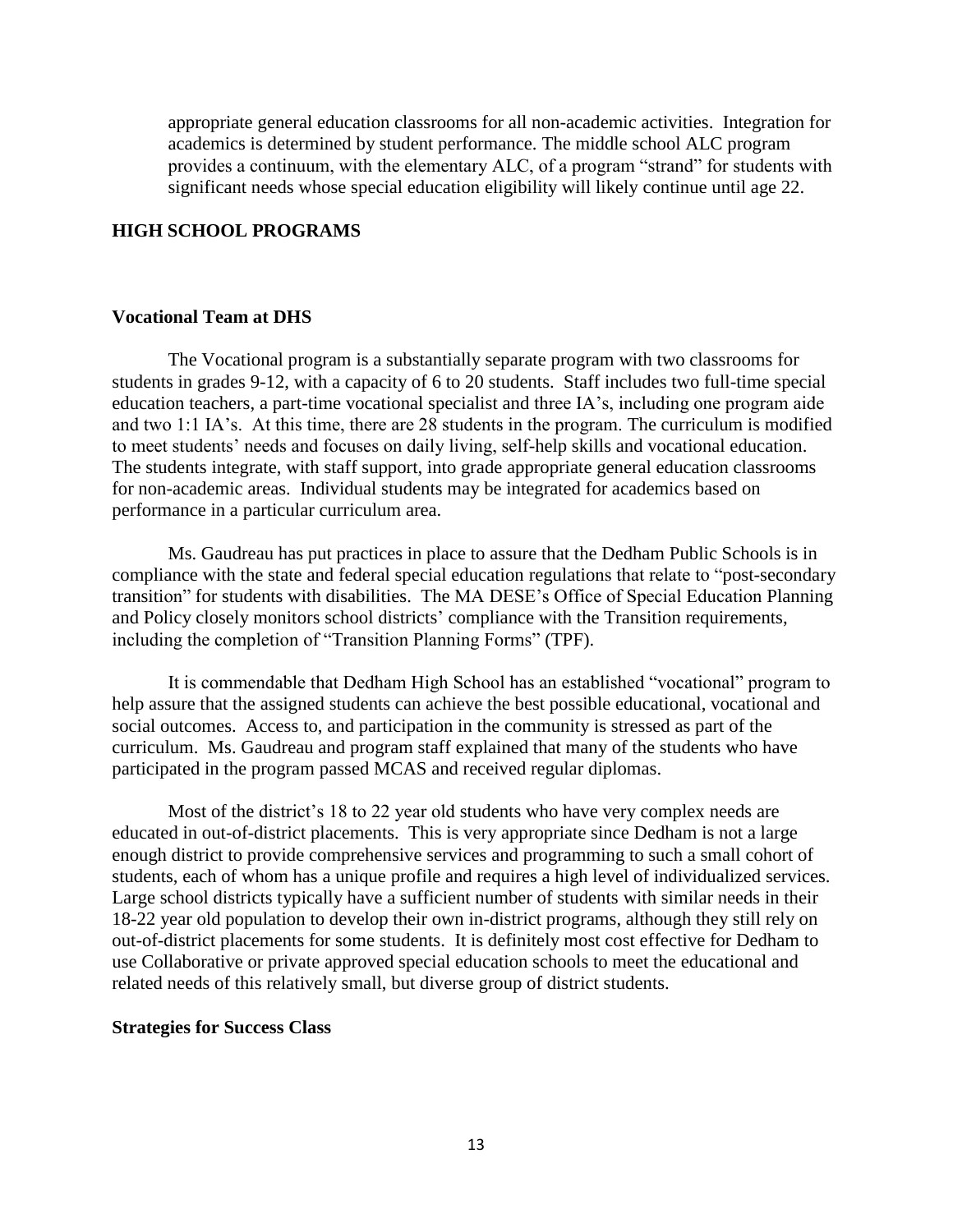This is a class that is offered five days in a seven day cycle and is a special education service that provides students with direct instruction in test-taking strategies, study skills, note taking, organization, and support across all academic domains.

#### **Grade Nine Team Model**

 A special education teacher on each grade nine team provides both "strategies for success" (see above) and inclusion co-teaching. For grades 10, 11 and 12, inclusion support is provided by two instructional special education aides in general education courses where needed by specific students.

#### **Alternative Team at DHS**

• The Alternative program is designed for students in grades 9-12 whose "needs are not met in the traditional school setting". Currently, there are 21 students in the program; at the beginning of the school year 26 students were in the program. Staff includes one primary special education teacher, one dual certified SPED/English teacher, a .8 FTE Math teacher and a .6 FTE Science teacher. There are two IA's.

There was a general consensus among staff, including administrators, that the Alternative Program should be reviewed to consider if the current program model and staffing provides the most appropriate program services to meet the needs of the students. The program does not have a full-time clinician, which is unusual given the number of assigned students. The two school psychologists and the part-time school adjustment counselor (22.5 hours at DHS and 10 hours at DMS) share the program caseload. The program does not appear to be a classic "therapeutic" program which includes, as part of its design, a focus on students' receiving instruction in the mainstream, with varying degrees of support, and as their emotional status allows.

For students who may be returning from a psychiatric hospitalization, according to the high school administrators, there isn't a "short-stay" program or an identified, specific "intake process". High school staff visited programs at some other school districts to gather information about a variety of program models and features that might be beneficial for the district's students. Dedham has "issues of scale" considering the relatively small size of the district and the need for a critical mass of students to implement a broad continuum of services and programs. However, some additional services and interventions could, and should, be implemented to strengthen the services for students with emotional, social, behavioral and psychiatric concerns.

Written guidelines for the Alternative High School Program, including entrance criteria, have been completed under Ms. Gaudreau's direction. They are currently in draft form.

A Special Education Program Evaluation of Dedham High School was completed by a district committee, including Ms. Gaudreau, in April 2012. The evaluation process included surveys of staff, parents and students, interviews and focus groups. An analysis of the information gathered from these multiple sources, and a review of the current high school programs and services generated findings reflecting the input of all stakeholders and a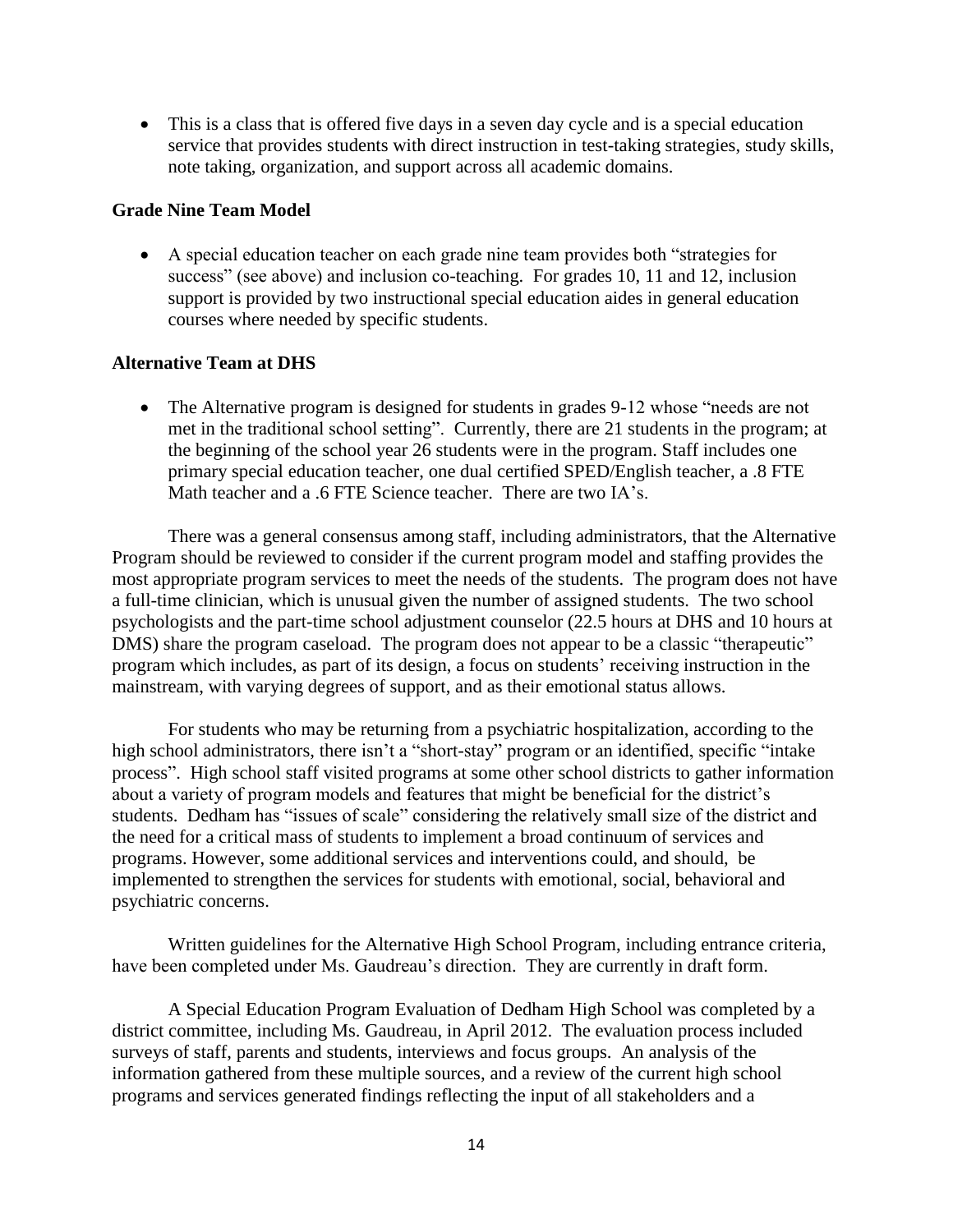comprehensive list of recommendations. The reader is referred to the document, "Dedham High School, Special Education Program Evaluation" dated April 13, 2012, to review the complete report. This document is a valuable resource for moving the discussion and planning of potential changes to high school special education programs and services to the next level.

Many alternative programs in other school districts are open to both special education and general education students. A typical high school setting may be challenging to a variety of students who have different learning styles, family or medical stressors or emotional needs but who do not have "disabilities" that would qualify them for special education eligibility. It might be helpful to review the records and IEP's of current program students to consider whether all the students truly meet the eligibility standards or whether some of the students might have been found eligible because they would be best served by the educational environment and the supports that the alternative program provides.

# **FINDINGS**

#### **INTERVIEWS & FOCUS GROUPS**

Interviews with key stakeholders in the district provided detailed information about practices related to the identification of at-risk students, determination of eligibility, IEP Team process and the special education programs and services provided to students with disabilities. The commitment of all interviewees to supporting the progress, and dignity, of students with disabilities was notable. Their regard for other members of the Dedham Public Schools staff and for the families of the students whom they support was apparent in all conversations. They were generous with their time, candid in their remarks and knowledgeable about special education staffing, procedures and services as they related to their particular roles and responsibilities.

Individual interviews, using a consistent set of questions and topics, were conducted with the seven principals. The two assistant principals joined the high school principal. The elementary and secondary special education directors participated in a joint interview. Focus groups, again using a standard set of questions/topics, were conducted with special education teachers and related service providers at each school. A total of sixty-two (62) special education professionals participated in the focus groups.

#### **Director of Special Education**

Kathy Gaudreau is completing her fourth year as the director of special education in Dedham. She joined the district in 2005 as the early childhood coordinator, then served as an elementary special education director for one year, and was the interim special education director for one year prior to being appointed as the director.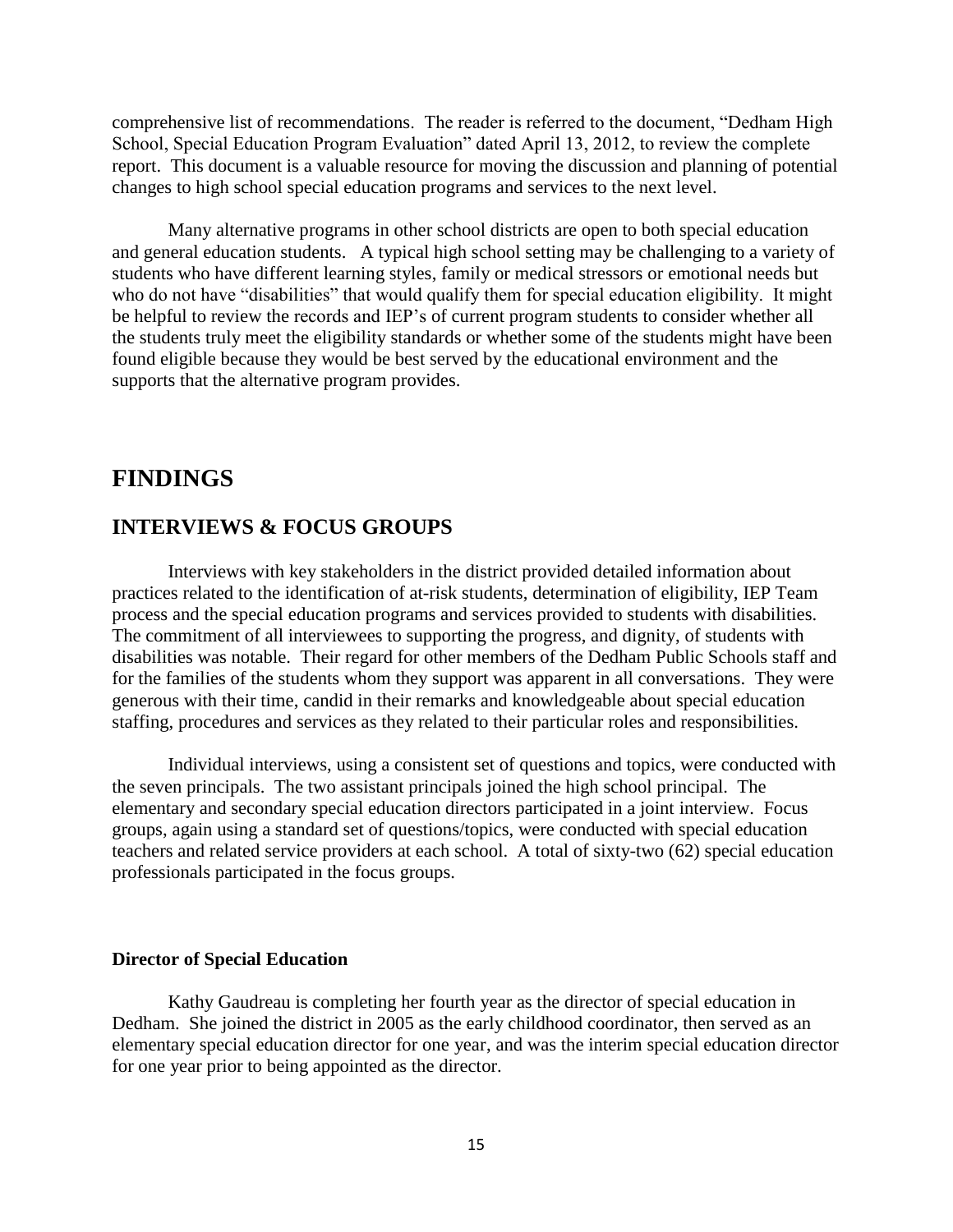When asked to describe the special education programs and services in the district, Ms. Gaudreau explained that, when she first came to the district, Dedham was a "full inclusion" district with very few disability specific programs. A number of district programs are now in place, as noted in an earlier section of this report. Currently, there is a lack of detailed written guidelines and specific criteria for each program. She noted that four years ago, in response to budget constraints, one special education teacher was cut at each school.

Regarding what she considers to be strengths and successes of the special education program, Ms. Gaudreau feels that, in general, the staffing is excellent and that she has been able to bring them "to a higher level", with administrative support. She referenced a variety of programs at the middle school level, including the addition of co-taught English and math classes and a "strategies" class, as well as the addition of staff to the high school's Vocational Program. The Team-Based Learning Centers at Avery Elementary School have been a notable success.

When asked what she considers the challenges or areas of growth for special education, Ms. Gaudreau noted that the therapeutic program at the middle school was cut this year and is a "significant loss", especially since it also served as a resource for struggling general education students. She feels that not having the program has had a serious impact on middle school counseling for vulnerable students. She sees a need to "grow a variety of programs and to separate programming for students with autism spectrum disorder from those with low cognitive skills".

When asked to comment on why she thinks that Dedham finds so many students eligible for special education, Ms. Gaudreau reported that, in her view, there are fewer general education accommodations and differentiation than might be appropriate, at all levels, including the high school. While math and literacy coaches have been added to the schools as additional supports, Ms. Gaudreau has not yet seen a decrease in referrals. Some additional reading specialists have been appointed this year. The evaluator's understanding is that the reading specialists work only with regular education students. The special education director thinks that the curricular demands may be overwhelming for some students and that, in general, the culture among general educators is one that suggests "a struggling student is someone else's responsibility". Ms. Gaudreau stated that "within both general education and special education, the evolution of tiered interventions has made slow progress" and "there is not a clear RtI process" in the district.

There are structural aspects of the special education team process that concern Ms. Gaudreau. PreK- 5 special education teachers write the IEP's and perform all of the clerical responsibilities related to the IEP process, e.g., sending Team Meeting invitations and securing parent signatures, making copies, etc. While the middle school and high school special educators write the IEP's, all of the clerical tasks related to the IEP process are completed by secretaries. The support of a procedural assistant at the ECEC and at each elementary school for a designated period of time each week would provide essential help.

The elementary and secondary special education directors, who are administrators that were added this year, chair the initial evaluation and reevaluation team meetings. The school principals chair the annual review meetings. Ms. Gaudreau feels that the reality is that the new special education directors primarily function as team chairpersons with little time for focused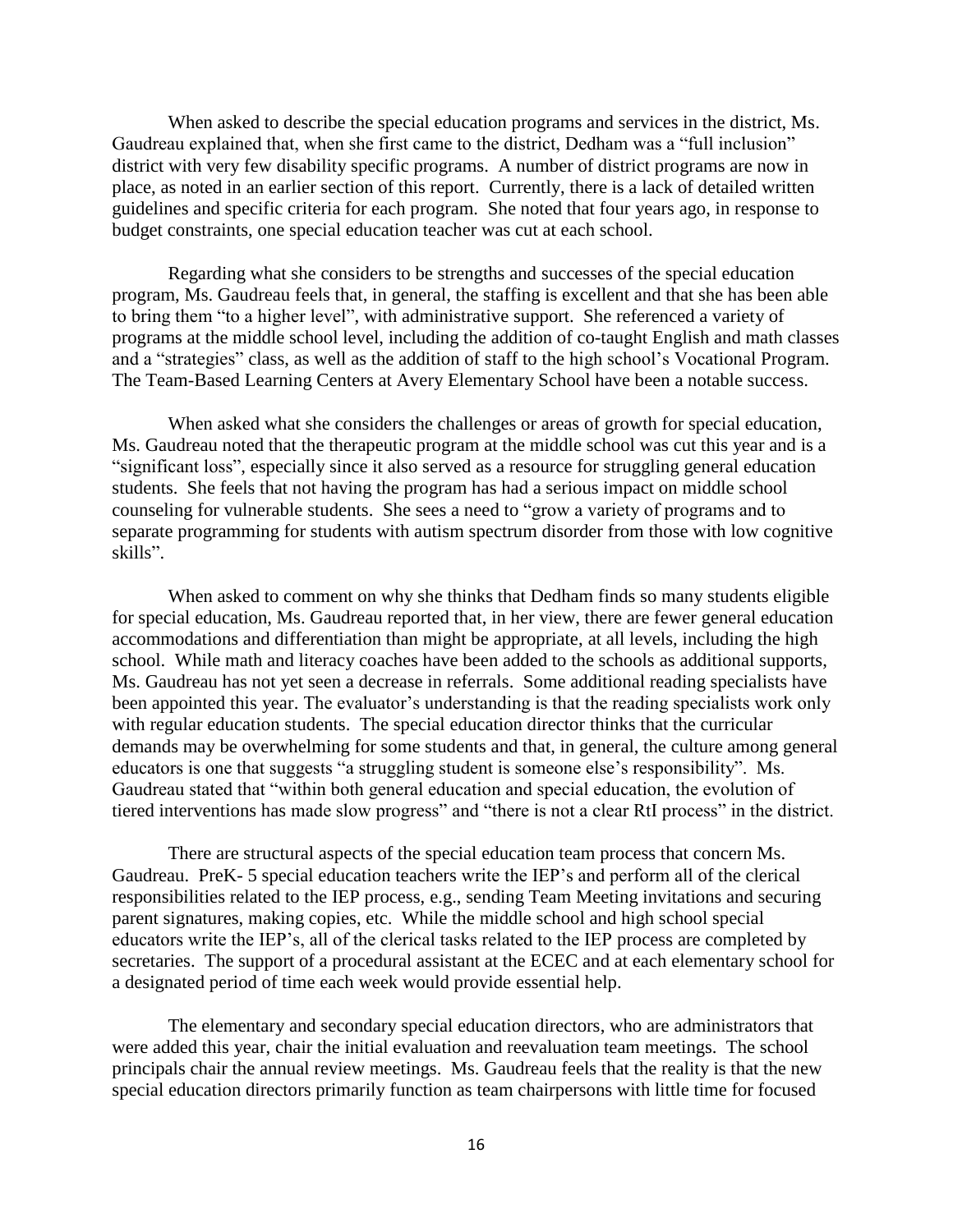program development. There is some clerical assistance for the elementary director, who is responsible for the early childhood center and the four elementary schools. The secondary director has full-time clerical support at the high school and shares a secretary at the middle school. It would be appropriate to resolve the current imbalance of secretarial support for the special education directors by assigning an equivalent amount of time, per week, and on a schedule to be determined, to each of the directors.

Regarding emerging trends or presenting student needs, Ms. Gaudreau noted that she sees an increase in mental health issues, particularly anxiety, dysregulation and depression among all age groups.

The district has made a strong commitment to varied and high quality professional development. Ms. Gaudreau provided a summary of the trainings that have been provided for special educators for the past two years and the current school year. The topics are timely and address multiple aspects of strengthening special educators' knowledge, skills and practical application of best practices.

Ms. Gaudreau has organized a critically important professional development opportunity for the early childhood center, elementary and middle school principals, special education directors, counselors, and school psychologists. They will attend a three day training during January 2013 on Positive Behavior Intervention Supports (PBIS). This well-researched, databased, school-wide intervention system has been implemented over the past several years in multiple school districts across the country with excellent results.

#### **Interview with Elementary and Secondary Special Education Directors**

For the current school year, an elementary and a secondary special education director were appointed. Marjorie Fraden-Goldstein is the director for the Early Childhood Education Center and the four elementary schools while Amy Muldoon is the director for the middle school and high school.

In discussing why Dedham finds such a high percentage of students eligible for special education, the directors, both of whom are new to the district this year, find that there appears to be a long-standing over reliance on special education. They feel that having principals facilitate annual review meetings makes it hard for the special education directors to begin to develop ongoing relationships with families, that are continued at the annual review meetings, and to move toward dismissal from special education services, when appropriate. One noted that she sees "a district wide culture of, when a student has a problem, SPED owns it". The other director commented that, when a student has a review or a reevaluation "it is almost expected that we keep them on. I hear from some staff that parents may be upset if we don't."

The directors raised concerns about helping Teams find a student not eligible for special education, at both initial evaluation and reevaluation meetings. There is sometimes insufficient assessment data presented at Team meetings. There is a lack of clarity regarding what supports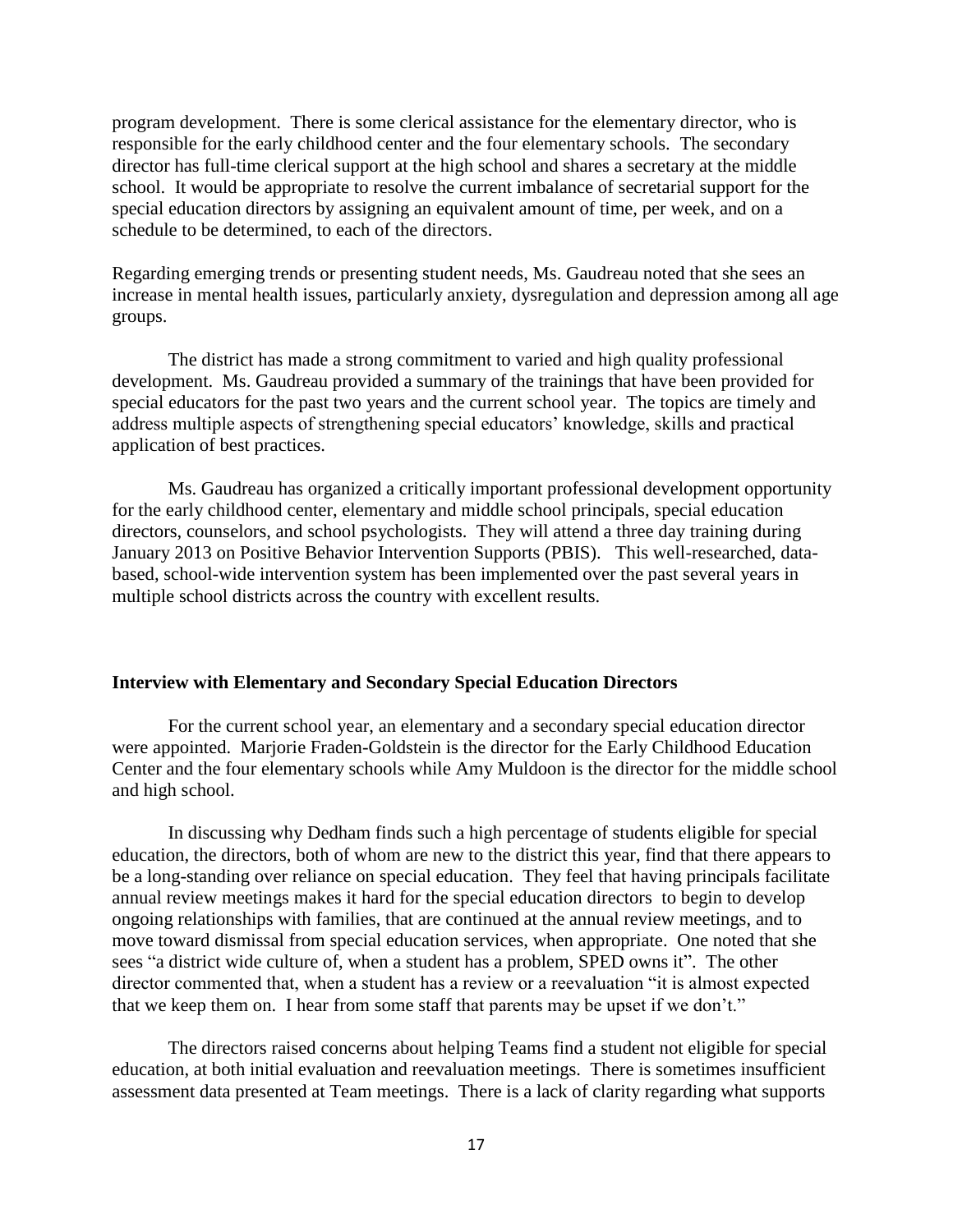would be available in regular education for a student who has been found not eligible for special education. A higher number than may be warranted of preschool students who have "just articulation issues" have been found eligible at the preschool level. While short-term interventions provided by a speech-language pathologist might be appropriate for some of these students, they may not all meet the standard of "disability" and "lack of effective progress" that would require an IEP.

The directors reported that, in their view, there are a number of situations where SPED is filling a regular education responsibility. They feel that there is a lack of understanding, knowledge and training among regular education staff which leads to a lack of shared ownership for student progress. They question the level of understanding among staff of tiered interventions (RtI) and think that the majority of staff is unclear about it.

While both directors are beginning to see "some positive changes and increasing flexibility among staff", they identified some needs. Training for Team members in analyzing and considering a variety of data to determine eligibility and in how to manage the difficult conversations that may ensue with parents is necessary. The need to develop program criteria and guidelines is apparent to them. Currently, some rigidity is evident in considering if a particular program is appropriate for a student. At the high school, while there are some students who have a "blend" of program services, it is not typical.

#### **School Principals**

Of the seven principals in the Dedham Public Schools, one is completing her first year in the district and the longest serving is completing her eighth year. The locations of district-wide programs were identified earlier in this report. Interviews with the principals provided information about the special education process and practices at each school, and across the district, regarding topics that were the focus of the current program evaluation. As the persons who are responsible for the day to day operation of the special education programs and services at the districts' schools, the input of the principals is critical to this evaluation process.

Examples of principals' responses to a question that asked "What do you consider to be the strengths and successes of the special education program in your school and in the district?" include the following:

- "The work is collaborative and there is a sense of family among the staff. It is a warm, welcoming environment."
- "We offer a wide range of services as a district, which is a positive but also draws additional families to the district. My building is different than others regarding (lower SES), and some other factors and is very accepting of differences."
- "I have a cohesive staff that look out for one another and help each other meet the standards. They consult one another and read each other's IEP's."
- "The (special education) programs are strong and keep students in district who may be challenging elsewhere."
- "The SPED staff is excellent. I am impressed by their communication of test results and student progress and their desire to do the best they can."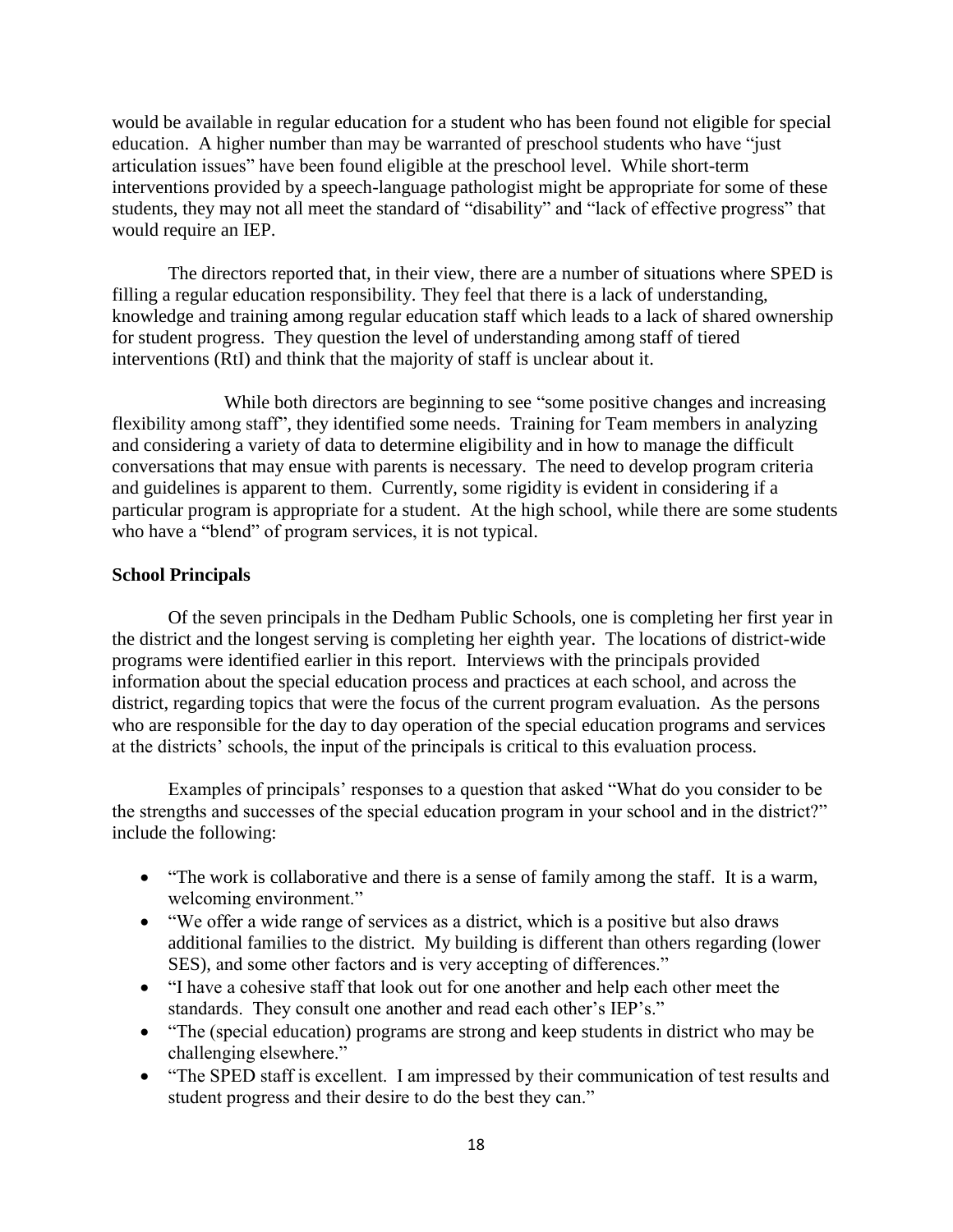• "The hiring of two new special education directors brings a new set of eyes to the district."

The principals' responses to a question that asked what they "consider to be challenges or areas of growth for special education" include the following:

- "I see some tension between SPED and regular education and some inflexibility about sharing responsibilities, but it's getting better."
- "I don't think the SPED students are doing that well; they are not meeting their narrowing the gap goals. Some of the kids in the mix are the neediest in the district."
- "I am always concerned about potential disproportionality."
- "The Strategies for Success Class seems to be used more as a homework center than for teaching skills."
- "We are overdoing accommodations on MCAS."
- "The Alternative Program needs an overhaul."
- "We lack transition services for students who are returning from hospitalization, and a short-stay program."
- "More common planning time is needed."
- "Strengthen PLC (Professional Learning Communities) by providing guidelines for discussion."
- "For ELL students, teasing out the causative factors of learning struggles is difficult."
- "There are increasing mental health issues among students and parents."
- "In some cases, we have a one size fits all approach, e.g., the language-based program includes students with learning disabilities, Asperger's, PDD (pervasive developmental delay) and these are very distinct disabilities."
- "There is a problem when a student who has been in the  $2<sup>nd</sup>$  grade co-taught class at Oakdale needs a lot of support and has to leave to go to Greenlodge for  $3<sup>rd</sup>$  grade to attend the language-based program."
- "The therapeutic program was removed because of budget issues and it is a significant loss. I can identify nine students who need this program. Kids moving in from Boston from behavior programs are going into general education, have learning struggles and cannot succeed."
- "I think that there are some ECEC students with IEP's who have articulation problems and do not need special education."

As noted earlier, one of the main reasons that the district's leadership chose to complete a special education program evaluation is the fact that the Dedham Public Schools continues to find students eligible for special education at a much higher rate than the state average. When asked why they think that is happening, principals provided answers that include the following:

• "Teachers, in general, think "a concern" equals an IEP and this needs to change. I struggle with PreK teachers, who also have special education licensure, who refer a lot of students for special education. We need to do work with differentiating instruction and need to have a paradigm shift."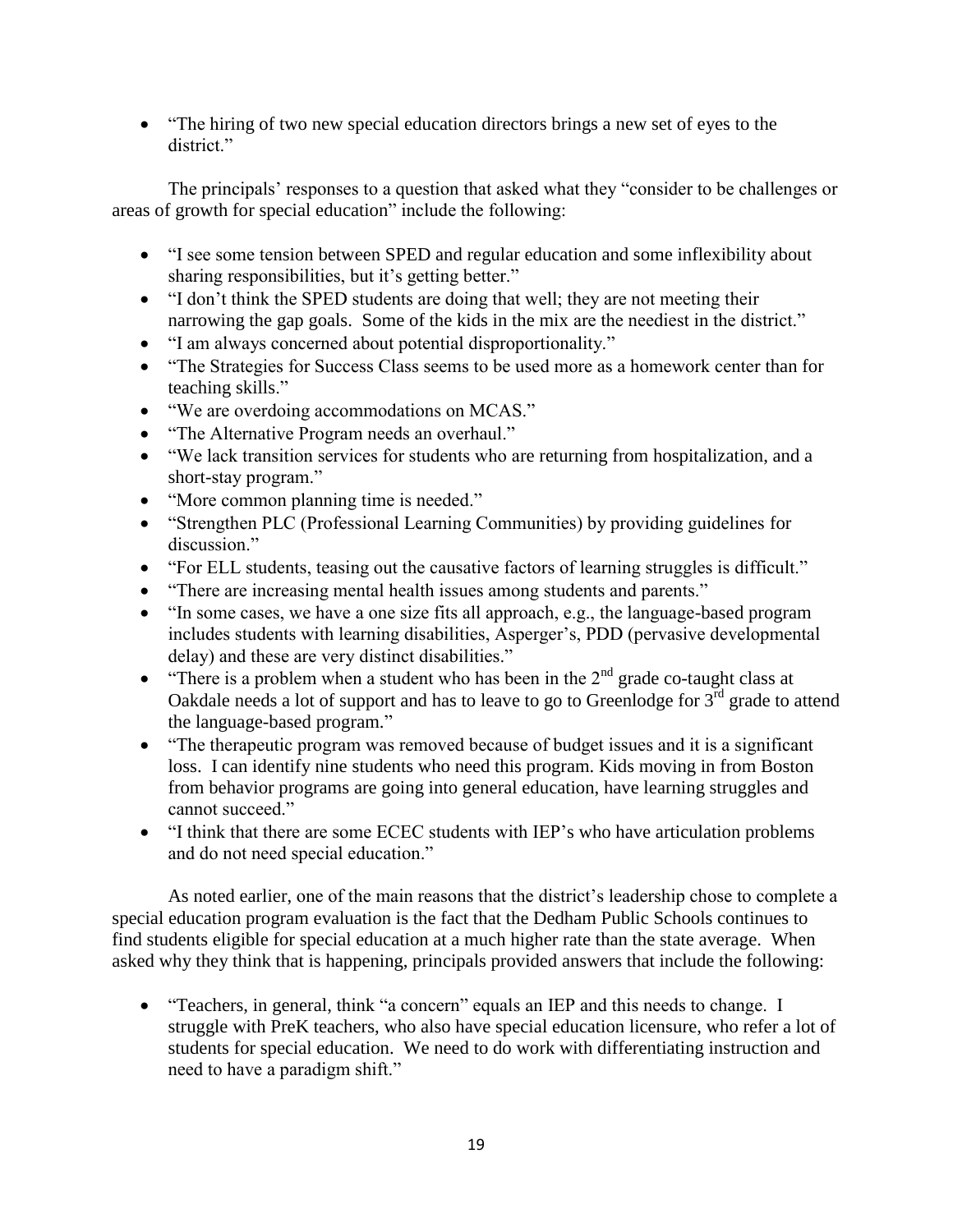- "Way too many students have been qualified based on parental pressure. I am hardpressed to figure out what some kids' disabilities are. Three-year reevaluations were not used to really review eligibility; the new secondary special education director has started to address non-eligibility."
- "We have to work on the transition of elementary to middle school. Teachers sometimes say that the kid needs to have these supports when they are not really necessary. We need to really figure out why."
- "A lot of physicians tell parents to write letters. Dedham is seen to have great SPED services."
- "There are a lot of entitled parents and there is a lot of parent talk."
- "Many teachers don't understand or use differentiated instruction. Kids and parenting have changed, but some teachers don't take responsibility for all kids."
- "It is a piece of wanting to help every child and if what you strategized in S.A.T. (Student Assistance Team) doesn't work, make a referral."
- "I think some kids are on IEP's who are almost at grade level and I wonder why they're in SPED. Whose responsibility is it?"
- "There is a sophisticated parent base that is able to get documentation."
- "Virtually every student who registered in my school this year had an IEP from another district."
- "I don't feel that my staff rushes to identify…we use Title I. Staff understands the eligibility process but struggle with the determination. They also struggle with finding students not eligible at the transitions."
- "This indicates staff is hyper-vigilant about working with students who need additional assistance. There may be other ways to serve them."
- "Students who are identified in high school typically have mental health issues."

Principals were asked to describe the Student Assistance Team (S.A.T.) process in their schools and to rate its effectiveness. Responses included the following:

- "The principal manages the process. We have some issues. We have a lot of supports and staff typically utilizes most of them before it gets to the S.A.T."
- "The school counselor chairs S.A.T. and coordinates with the parent."
- "The principal chairs it and the teacher fills out the forms. There are a lot of attention referrals and we may do a rating scale and ask the parent to follow-up with their pediatrician. Three students have been considered so far this year."
- "The assistant principal supervises this or the guidance counselor. There have been four meeting so far this year. The staff finally gets it that S.A.T. is not a first step to referral, but I'm not sure the staff understands the next step regarding interventions."

When asked to discuss the tiered intervention (RtI) process in their schools, the principals provided the following information:

 "The school has been trained but a formal process has to be established and implemented. Teachers are well aware of it."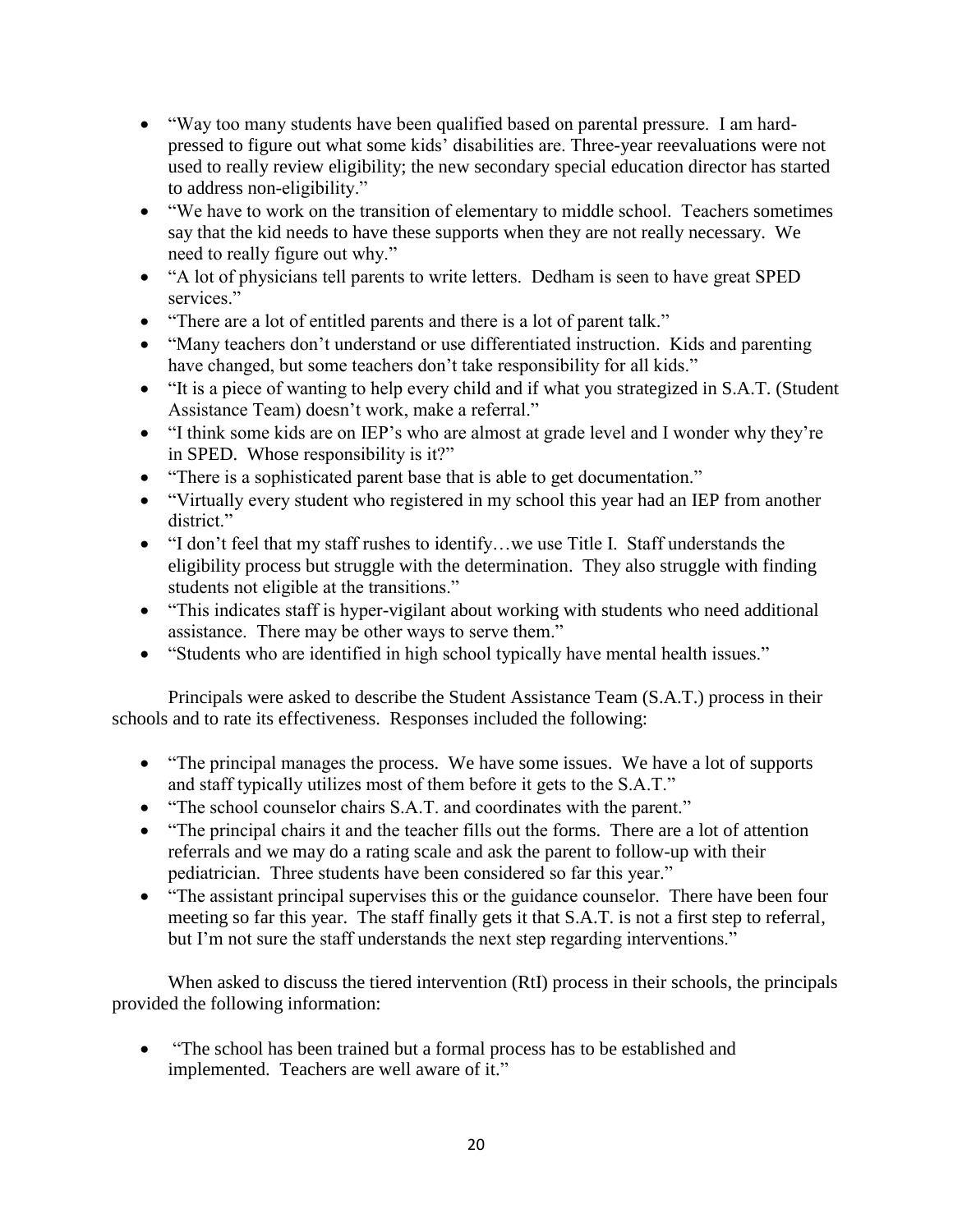- "I think we're supporting struggling learners. We have 40 minute grade level meetings once a week. We use ACUITY in grades 3-5 and we have data review teams."
- "We had a tutorial program for two years and students could get an "ok" to get support during a class period with permission of guidance. Some kids used this as a crutch and teachers were resentful."
- "Staff has some conceptual knowledge of RtI but not the practical applications. It is not formalized. I would like to see that developed centrally."
- "I would really like teachers to start with the S.A.T. process before they start implementing things so that the process is documented."

Principals were asked whether they think there is an over-reliance on instructional aides. A sample of their responses includes the following:

- "Inclusion aides are helpful in allowing teachers to offer a broader curriculum."
- "The culture is that if a student has a problem he/she needs an aide. The perception is that it's extra help as opposed to a bridge to independence."
- "Instructional aides are attached to liaisons. I don't see that there are any to spare."
- "There is some mentality of needing an aide if a student struggles."
- "There is an adequate number but there is no time for planning and supervision with teachers."
- "There are two students who have 1:1 instructional aides but they actually share them with other students. There are powerful parents whose children need support but perhaps not 1:1 support."
- $\bullet$  "My school is very well-supported. I'm trying to figure out why there are so many 1:1's. We are working towards not having an aide matched to a specific student. There is something for all of them to do and I am still in the process of allocating resources hetter."
- "We're in really good shape except when someone is out. IA's do not have subs."
- "I have a good handle on overseeing IEP implementation but there is a problem since there are no substitutes for IAs' on a regular basis."

When asked to describe their role in the special education Team process, and whether they recommend any changes to current practices, principals' responses included the following. As noted earlier in this report, principals are currently responsible for chairing Annual Review IEP Team meetings.

- "I think it is an inappropriate blending of roles, between being a facilitator and a participant, and it could be someone else's responsibility."
- "I don't have a special education degree and am not qualified to make certain service recommendations, particularly if a parent advocate challenges the school."
- "I think facilitating the annual reviews is an important role. I share the responsibility with the assistant principal."
- "It is not an appropriate function for a principal and the time factor alone is problematic. I don't have a special education background to deal with challenging decisions."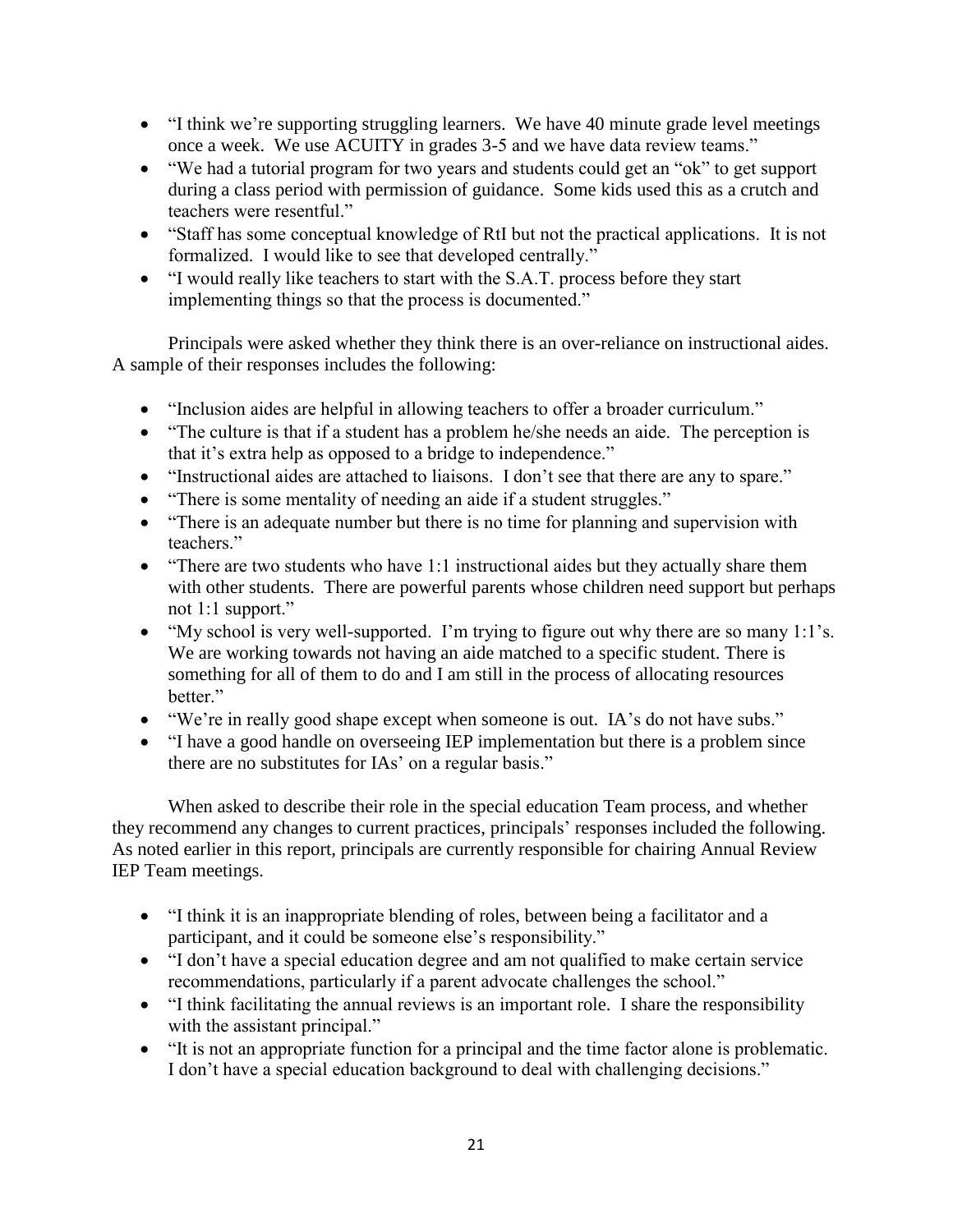- "It's tricky. I read all students' IEP's. Kathy (Gaudreau) and Marjorie (elementary special education director) are very helpful. We need some training in IEP process and programs, including the counselor."
- "I think it's inappropriate for principals to chair the annual reviews. It muddies the waters in terms of principals' roles and takes up one day a week on average. I understand that the district doesn't want teachers to make financial decisions."
- "I also have responsibility for Section 504 meetings and plans."
- "I'm more comfortable because of my SPED background but it takes a lot of time. We need to have team chairpersons."
- "How will this be managed when the time demands of our staff evaluation responsibilities increase?"

Recommendations and suggestions that principals offered that would strengthen the special education programs and process included the following:

- "We need an intermediate team-based learning class; there is none currently. This is concerning to me because I have students moving up to middle school. Where do they go without a program?"
- "We need a curriculum and materials budget when new programs are developed."
- "The district needs to develop instructional models to help a student problem solve independently."
- "Concrete suggestions and information from this evaluation that can inform next steps might aid a process of self-reflection."
- "Review the locations of elementary programs to allow a continuum so students don't need to move schools."
- "The Alternative Program needs an overhaul."

Finally, principals were asked what professional development they suggest that might reduce the apparent over-identification of special education students. Their suggestions included the following:

- "Differentiation of instruction...tiered interventions training...there needs to be a paradigm shift."
- "Training for regular education staff in how to better manage and teach students with behavioral needs and trauma."
- "Training for regular education and special education teachers in how to develop simple behavior plans. We see more and more emotional needs."
- "Bridging the gap between general education and special education and clarifying the expectations for all."
- "More social skills training for all staff."
- "More training for instructional aides."
- "Combined professional development for general education and special education staff in Math and Reading on content-focused strategies and co-teaching."
- "We have six half days and one full day for professional development. I think the administration does a good job in providing a continuum of training."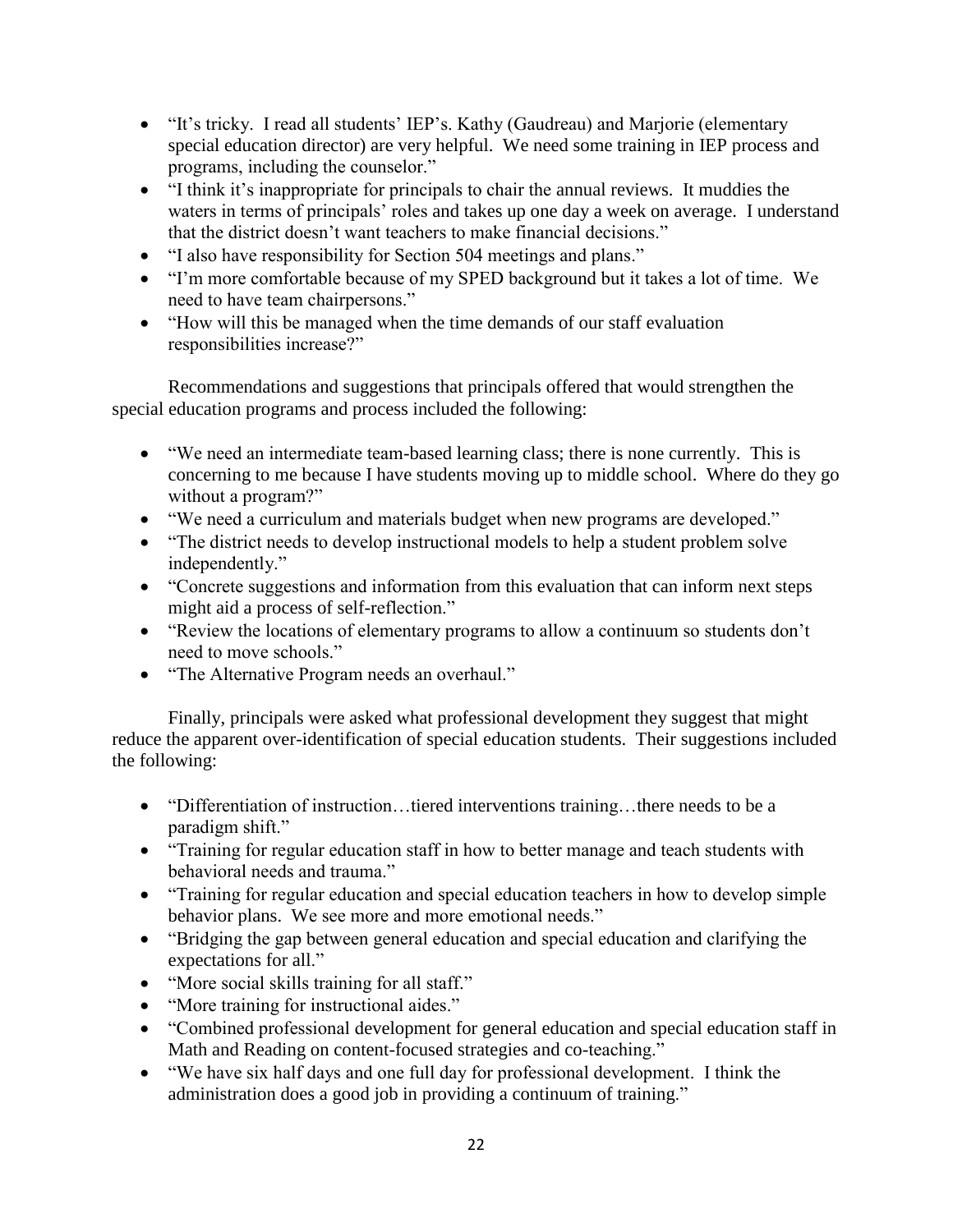- "There is a rigid process in assigning staff and the relevance of professional development to a person's role should be considered."
- "The Math presenter was geared only to regular education and didn't include differentiation in the training."
- "Counselors used to have a once a month meeting with an advanced degree clinician that was discontinued last year. It was an important PD source."

## **Focus Group Interviews with Special Educators**

The evaluator had the opportunity to meet with groups of special educators at each district school. As noted elsewhere, sixty-two people participated in the process. As with the principals, they were candid and forthcoming in sharing their opinions and perspectives regarding special education in the Dedham Public Schools.

When asked what they consider to be the strengths and successes of special education in the district, responses of the special educators included the following:

- "At the ECEC, there is integration with typical students, which benefits both populations and opportunities for the child to make progress in natural settings."
- "There is a strong multi-disciplinary team that works well together and uses common language in their work and reports."
- "There is good communication among the staff and we do thorough evaluations."
- "The leveling for math and reading that is new this year is very good."
- "In the inclusion model, many teaches are dual certified and are excellent collaborators."
- "The EMPOWER writing program PD for upper elementary and middle school SPED staff and SLP's was very good and should have included general educators."
- "SLP's have good training on social thinking and executive functioning."
- "There are good program additions that have helped kids stay in the district."
- "There is a lot of flexibility with staff to get students what they need..."all hands on deck".
- "The principal values our judgment and is very approachable. The school climate and culture are excellent."
- "I see huge successes for students in the first and second grade co-taught classes."
- "The SPED department is collaborative, works hard and shares responsibility."
- "We like the freshman teaming model with one special educator for each team."
- "We have a wide variety of programs and the SPED department is very collaborative, communicates well and shares resources."
- "We have excellent technology, including the LEXIA reading programs, SMART boards and ELMO's. "

When asked what they considered to be the challenges or areas of growth for special education, responses of the special educators included the following:

• "The district implemented a therapeutic team-based learning program at the middle school which was lost, and now the students are sprinkled around."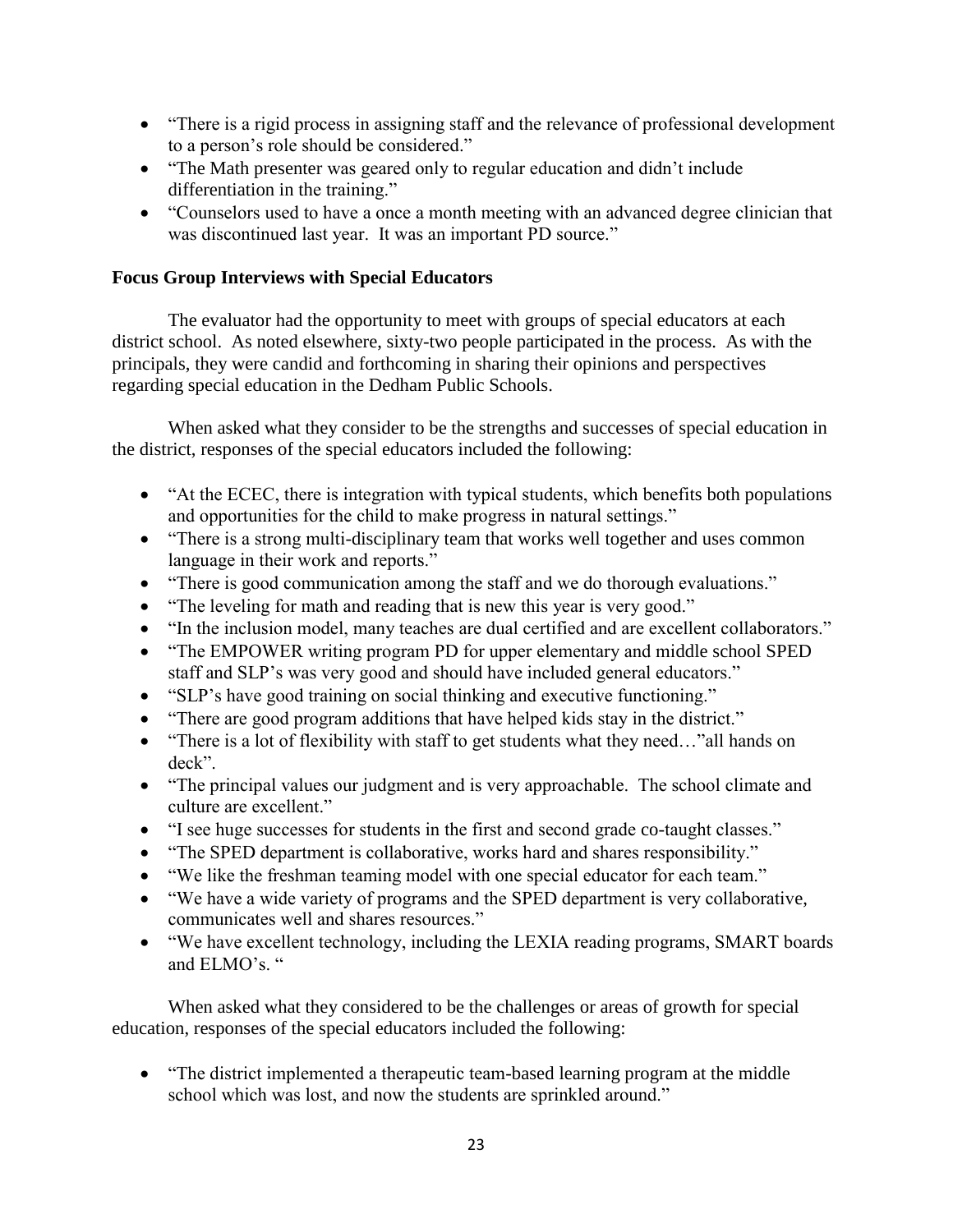- "There is no full-time school adjustment counselor at the middle school."
- "We don't have defined criteria for programs…it's a gray area and frustrating."
- "Administration doesn't have a clear understanding of who the students are and what the staff is doing. No one is evaluating the programs."
- "We have a problem in getting textbooks and the reading level is not always appropriate. There is no adapted curriculum."
- "At middle school, it would be good to have an "X" block for tiered interventions, including social thinking."
- "We would like to have more PD time to develop and share learning materials."
- "There will be a cohort of entering  $3<sup>rd</sup>$  graders from the co-taught  $2<sup>nd</sup>$  grade class and we suggest extending the co-taught model. We need something more intensive for "the gray area."
- "The language based-program at Greenlodge should move to Oakdale or we should design an additional model for third grade."
- "We have too much administrative paperwork to do for the IEP Team process."
- "With a counseling caseload of 47 students (21 on IEP's) and the difficulty in scheduling due to MCAS pressures, it is hard to find time to collaborate with other staff."
- "We need criteria to know what student profile is appropriate in each program. Programs are not well-defined in the district. Are the principals well-informed about what the programs are?"
- "We need additional programming for students on the autism spectrum, including those in regular education, and the regular education teaches would need training."
- "The instructional aides need training but there is no dedicated time in the schedule for teachers to plan with and supervise IAs."
- "There are concerns with the language-based program for grades 3-5 this year. There are 12 students with varied profiles, including low cognitive. The SLP's time in the program has been reduced."
- "Some students, even with modifications, can't manage the regular curriculum. There are no specific identified supplemental curricula in math and reading."
- "Space is an issue. Grades 1-5 share one pull-out room with no dividers. It's very distracting."
- "The primary learning center could use more IA support for inclusion."
- "There's not a lot of differentiated instruction in general education... it varies."
- "There are space issues at the ECEC and the building is not fully handicapped accessible. The playground may not be safe."
- "Substitutes for teachers are not always available, even though principals have advocated for them."
- "We could be more effective if we spent more time in regular education high school classes to provide and implement accommodations. If you aren't in the regular education class at all, it makes the work difficult."
- "The Alternative program doesn't have a full-time clinician. It needs to have a full-time social worker."
- "We have two RtI Math blocks per week and all staff participates. We don't have enough staff to do Reading RtI."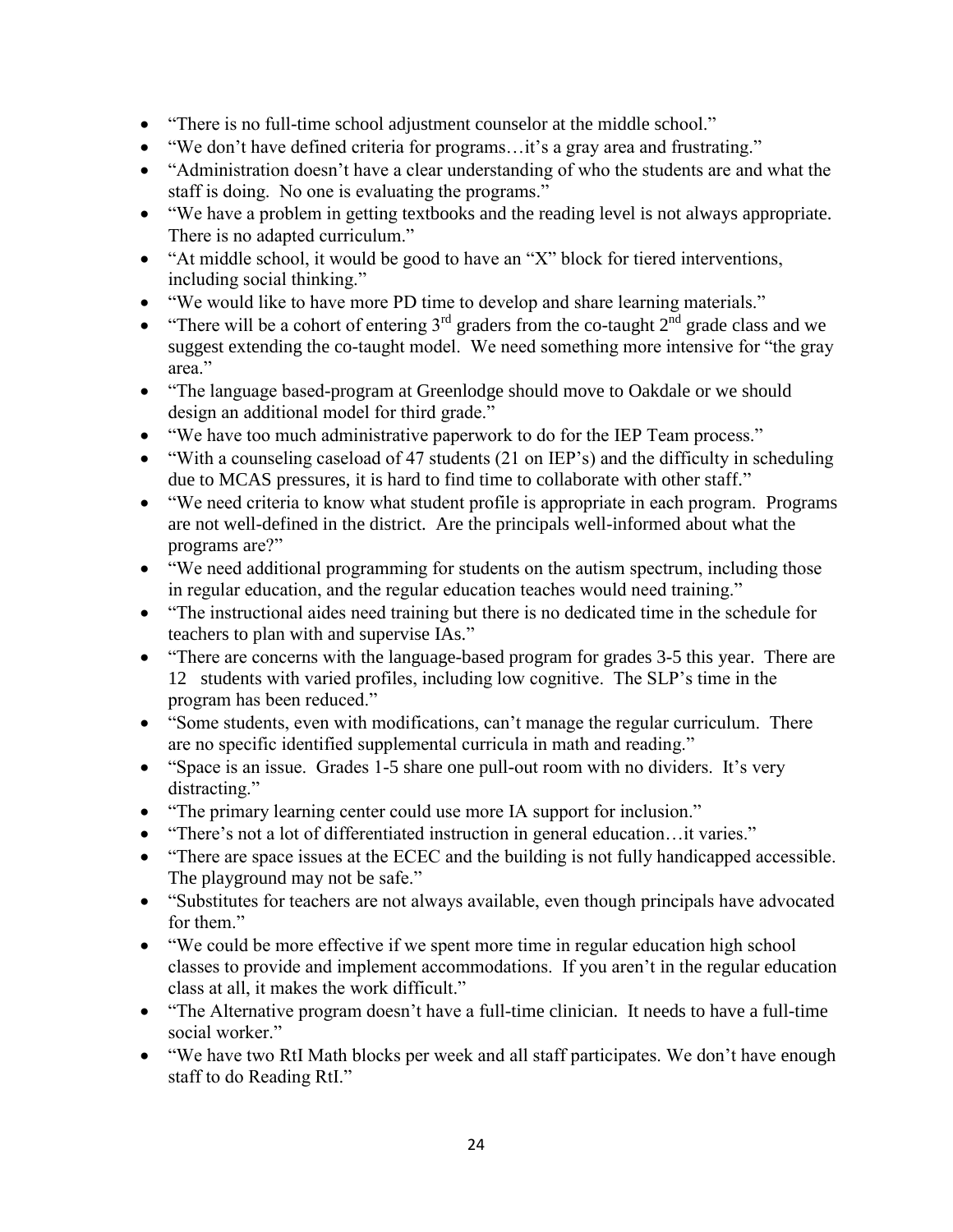When asked why they think that Dedham finds more students eligible for special education than the state average, the special educators offered the following:

- "There are not a lot of general education interventions; there's a lot of over-identification. There aren't enough modifications and accommodations."
- "Some students appear ready for dismissal but reevaluations don't stress it."
- "Many students have emotional needs and home issues."
- "Kindergarten curriculum is more challenging and some students have not mastered the underlying skills. There is a mismatch between typical developmental skills and curriculum demands."
- "Many referrals come from physician letters."
- "We work hard to make a determination but it's hard to have a crystal ball when a child isn't yet three years old."
- "Move-ins from Boston are increasing."
- "Greenlodge doesn't have Title I services."
- "ELL students may not be getting sufficient support in general education."
- "Anecdotally, parents move here with IEP's."
- "We look at weaknesses rather than disability and over-identify kids who fall below average. There's a disconnect with regular education."
- "Parents feel that there has to be a disability if the child isn't doing well."
- "There are some relentless parents, especially at middle school. When a reevaluation is due, parents still want the child to have extra help. We appease parents too much."
- "Communication disability is identified often because we are willing to take on those students with lower percentiles (scores). This is a gray area."
- "We have allowed regular education teachers to push kids to SPED. We should talk more about classroom accommodations and best practice."
- "A lot of kids come up from elementary (to middle school) with IEP's who have one or two weak areas."
- "Not enough reduction is services takes place at annual review meetings and then it is difficult to find a student no longer eligible at reevaluation meeting."
- "There needs to be work on developing RtI."
- "We had an Academic Center run by a teacher who provided support for regular education students but now it's more of a place than a service. A different model is needed."
- "We need a clearer process for addressing all struggling learners. We need criteria."

The special educators offered the following suggestions and recommendations for professional development:

- "What has currently been provided is great. More collaborative training with regular education would help. Consider how staff is assigned to particular trainings."
- "Training on how RtI could work. There are no clear entry-exit criteria."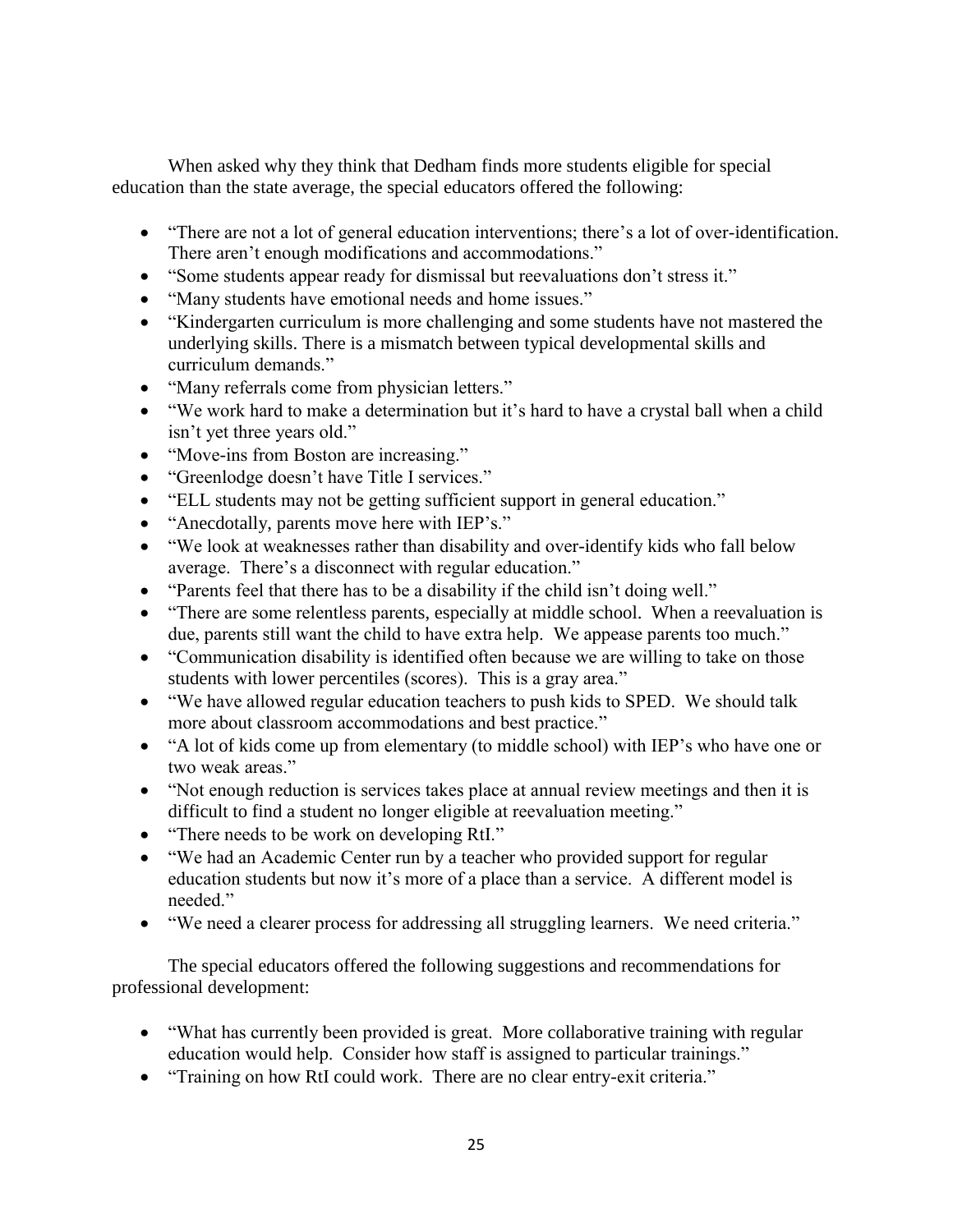- "Include instructional aides in training, e.g., understanding disabilities, data collection, prompting students."
- "We train regular and special education staff in different things. We need more shared training."

# **SUMMARY**

A number of questions were developed that guided the current evaluation and that have been addressed in previous sections of this report. A statement of the findings related to each question follows:

#### *What factors have led to Dedham's finding 22% of its students eligible for special education, which is a significantly higher rate than the state average of 17%?*

Information was not provided that supports a finding that Dedham has more truly disabled students than other communities in the state. There appears to be a long-standing belief and culture among the district's schools, and at least some of the parent community, which suggests that struggling learners are the responsibility of special education. Staff at all levels, including principals and special educators, report that there is considerable parental pressure to find students eligible for special education, and to continue to find them eligible at reevaluation team meetings, so that they can get "extra help". Students that are found to have "relative weaknesses" in one or more skills, and still fall within the average range on comprehensive assessments, are often found eligible for and receive special education services. The belief among some, but certainly not all staff and community members, is that, when a student has difficulty learning or mastering a skill, or conforming to a set of behavioral expectations, it becomes someone else's responsibility. An understanding of typical development and the awareness that student performance that falls within the "normal range" comprises a broad spectrum that extends from low average to high average is critical to determining whether a student has a disability and requires special education. Similarly, a shared understanding among teachers of what constitutes "effective progress", and the ability to explain it to parents is essential.

Fully a third of the district's special education students have been found eligible under the Communication disability category, as compared to 18.5% of students in the state. Since the district does not have written guidelines with measurable entry and exit criteria, and the state's definition of Communication disability (see page 6 of this report) is rather broad and vague, it is easy to see how this might be the default disability category identified for some struggling learners who don't have significant delays in their academic and functional skill development but, instead, have "weaknesses" in one or two skills.

A Team must be very cautious in deciding a student has a "weakness" which requires special education if the student has a low average (still within normal range) or a below average score on a single sub-test or two subtests of a standardized test battery for which the student's total, composite score is within the average range. Observation of the student in a classroom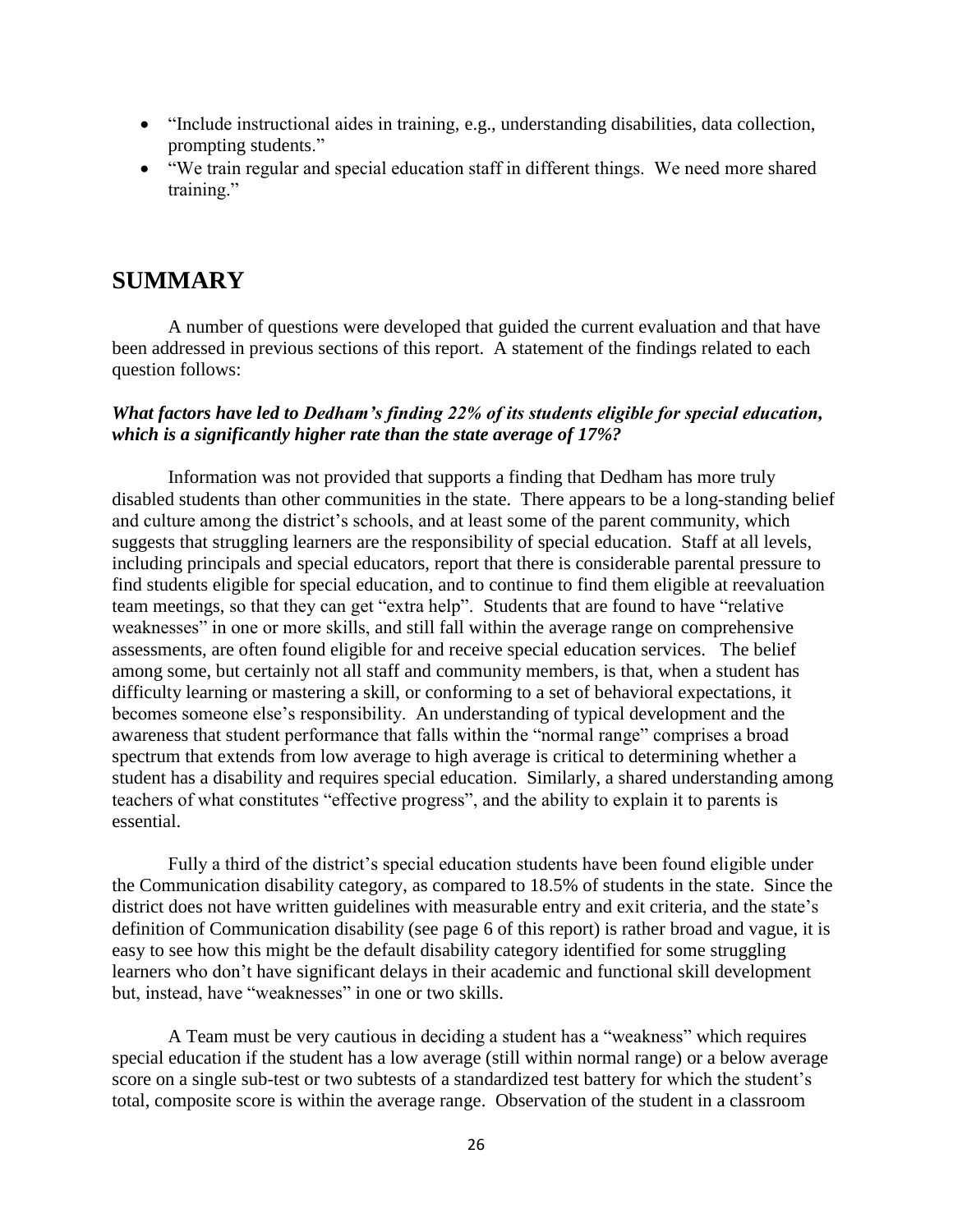setting and collection of data that relates to the area of "weakness" to determine if there is an educational impact is essential to the process. It would be inappropriate to find that a student has a disability without evidence of continued below average skill development after regular education tiered interventions have been implemented without meaningful progress.

None of the special educators, or principals, with whom the evaluator spoke, referenced "curriculum-based measurements" (CBM) as an essential element of standard ongoing assessment practices that are reviewed as part of a Team evaluation process. The evaluator is fairly certain that CBM's are routinely considered, but wonders how much weight is afforded these findings in making an eligibility decision. While the district uses formative and summative assessments related to the district reading and math curricula, and administers the DRA (Diagnostic Reading Assessment) it was not clear to this evaluator if there are universal screenings for all students, especially at the elementary level, that provide quick probes to assess student performance at regular intervals for reading fluency, math calculation, writing, etc.. Examples include one or two minute oral reading probes or a two minute varied math calculation probe or five minute writing samples administered bi-weekly or monthly.

It is interesting to note that, at least anecdotally, many parents seek out special education services for their children when there is not strong evidence that they, in fact, have a disability. It is a major step for a school district and parent, via the IEP Team process, to conclude that a student has a "disability". The impact on a student's self-perception must be considered as well as the potential of lowered expectations for the student. In addition, there are budget impacts when more students than appropriate are found eligible for special education.

The principal of the early childhood education center, and the elementary special education director, hypothesized that one factor leading to a high percentage of preschool students being found eligible for special education may relate to an over-identification of students with "articulation" disorders. The program evaluator holds the Certificate of Clinical Competence in Speech/Language Pathology and is familiar with how well-intentioned IEP Teams may find a student with developmental sound errors to have a disability when parent training, rescreening, and short-term regular education interventions might be a better first response for some students. There are clearly students with sound errors who present with a profile that suggests a more complex speech disorder, or markers that indicate that early literacy skills acquisition may be compromised. It is not those students who are the focus of the possible over-identification of students with articulation concerns.

Based on multiple sources of feedback in the program evaluation process, there may be less differentiated instruction in many classrooms in the district than should be expected. Class sizes in the district fall in a comfortable range when compared to many other districts. Resources, including instructional technology, are more than adequate. Excellent professional development has been provided to teachers. Absent some phenomenon in the community that would cause considerably more students who have actual disabilities to reside in Dedham, it is appropriate to examine the nature of the instructional models in regular education, particularly with regard to how instruction is differentiated, and the perceptions among regular education teachers of what is considered to be the normal range of development among students.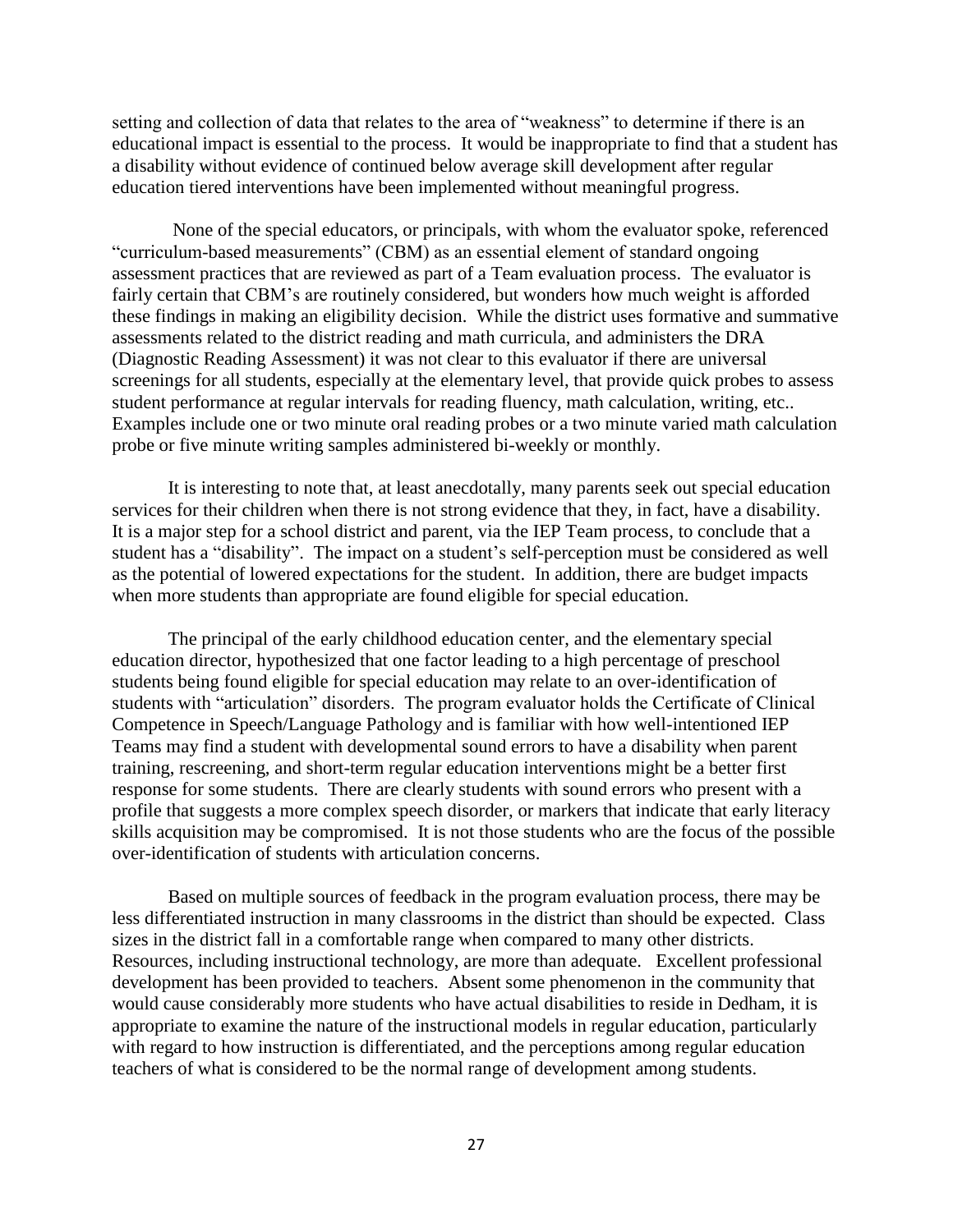Several people mentioned that the SPED percentage may be impacted by the number of students who move into the district with IEP's, especially from Boston. Exact numbers of how many students with IEP's moved into the district so far this year, and for all of the last school year, and the number of students with IEP's who moved out of the district, would be helpful to know. While move-ins may have some degree of influence on the SPED percentage, it cannot explain the long-standing pattern of substantial over-identification that exists in the district. Regarding the references to students moving in from Boston with IEP's, it should be noted that Boston identifies students at a rate (approximately 18.6%) that is only slightly higher than the state average and much lower than Dedham's rate.

#### *Does the district employ clearly articulated practices, including a Student Assistance Team process, a District Curriculum Accommodation Plan (DCAP) and data-based Response to Intervention (RtI) screening and tiered instruction to address the needs of struggling learners instead of and before making a referral for special education evaluation?*

The district does have a Student Assistance Team process in place at all schools but it appears to vary in how robust the process is from school to school. Interviews conducted in the first week of December revealed that some schools had just recently held their first meeting. It is a process that is fairly well understood by staff and it has the potential to be a very meaningful step in identifying and quantifying student needs and developing a series of data-based interventions. Some progress, according to a few principals, has been made in shifting the perception among regular educators that the S.A.T. process is the first step to making a special education referral. However, further training to emphasize that the primary intention of the S.A.T. process is to identify needs and provide specific, planned interventions in regular education to struggling learners may be helpful.

The district does not have a district-wide data based tiered interventions process in place. While training was reportedly conducted in the past, the implementation of a true Response to Intervention (RtI) tiered intervention system, based on universal screenings, specific short-term skill instruction, explicit benchmarks and data collection does not exist. It is important to note that the MA DESE has recently established an Office of Tiered Interventions which, from an organizational perspective, is on the same level as the Office of Special Education Planning and Policy.

Greenlodge Elementary School provides a twice a week forty minute "RtI Math Block" in which all students and staff participate. It is not clear to this evaluator how the student groups are organized but it can be assumed that it is by instructional levels. If all students are involved, then many must be performing in the average range and some in the above average range so perhaps the math blocks also provide enrichment. It is notable that the school has organized a way to provide dedicated time in the schedule to provide additional math instruction. However, how the groups and the specific instruction match a tiered interventions model for struggling learners is unclear to this evaluator.

A District Curriculum Accommodation Plan (DCAP) must be submitted to the MA DESE by each district as part of their required annual reports and should articulate how each district school will accommodate students with diverse backgrounds and needs in the regular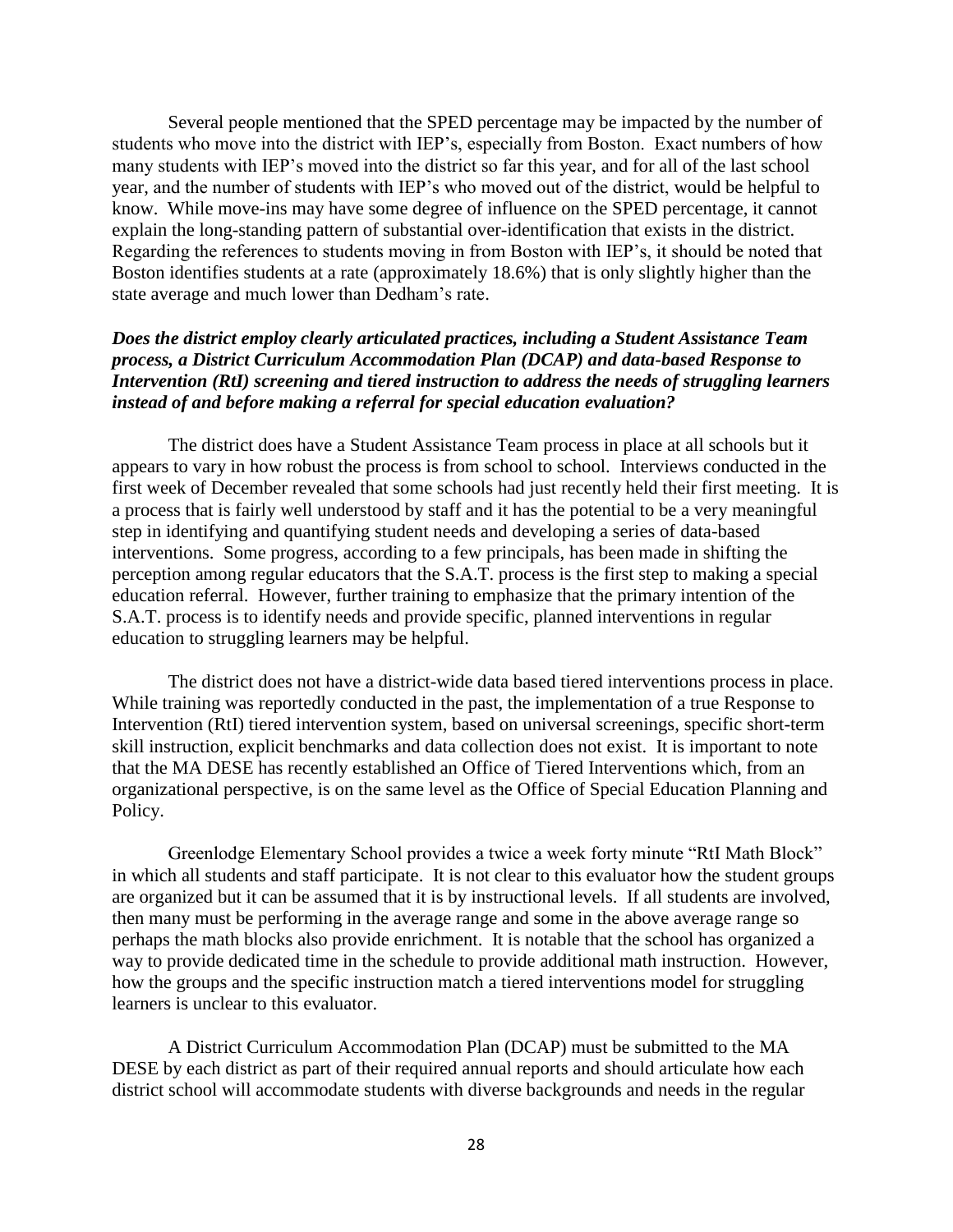education environment. There was general agreement among the interviewees that the DCAP is not a widely understood or implemented document in the district. Many interviewees had no familiarity with the term.

#### *Does the district have established entry and exit criteria and IEP Team procedures that guide decision-making by IEP Team members to determine disability categories, eligibility for special education, service delivery models and types and amounts of service for identified students?*

The district does not have comprehensive written entry and exit criteria that guide decision-making by IEP Team members. While the district has several excellent and effective district-wide programs, some with strands providing a continuum across school levels, specific written guidelines for describing and determining which special education programs and services are appropriate for meeting a particular type of disability or continuum of student needs are not yet available for all district programs and services, including related services. As noted in an earlier section of this report, there are written program descriptions for the team-based learning programs and the language-based learning centers.

#### *Does the district provide a full continuum of programs and services at all grade levels to meet the needs of students with a wide range of disabilities?*

The district, under the guidance of the director of special education, Kathy Gaudreau, has developed a number of high quality programs for students with a wide range of disabilities, including some that have "strands" extending from elementary through high school. For example, the Primary Learning Center and Adaptive Learning Center at the elementary level, followed by the Adaptive Learning Center at the middle school, and then the Vocational Program at the high school constitute a "strand" of individually designed services and instruction for students with moderate to severe needs with a variety of disabilities.

The Team-Based Learning Centers (TBLC) at Avery School provides an excellent therapeutic program for elementary school students with emotional/behavioral disabilities. It is unfortunate that the program had to be discontinued at the middle school this year since there is a definite need for this type of program at that level. The middle school does not have a full-time school adjustment counselor which presents a further disruption in the continuum of services, at a highly vulnerable stage of development, for students with emotional disabilities.

While the Alternative Program at the high school includes students with emotional disabilities, it is in need of review and reframing to determine who exactly the program is intended to serve and what service model(s) are appropriate. A document that establishes eligibility criteria for the alternative program is currently in draft form. A full-time clinician is essential if the program is truly going to be therapeutic in nature. Typical of many alternative programs, student attendance is a concern. It would be helpful to compute the average daily student attendance, including an analysis by days of the week. The program is highly staffed and it would be appropriate to calculate the average staff to student ratios, once the student attendance is analyzed. The program would benefit by having a full time social worker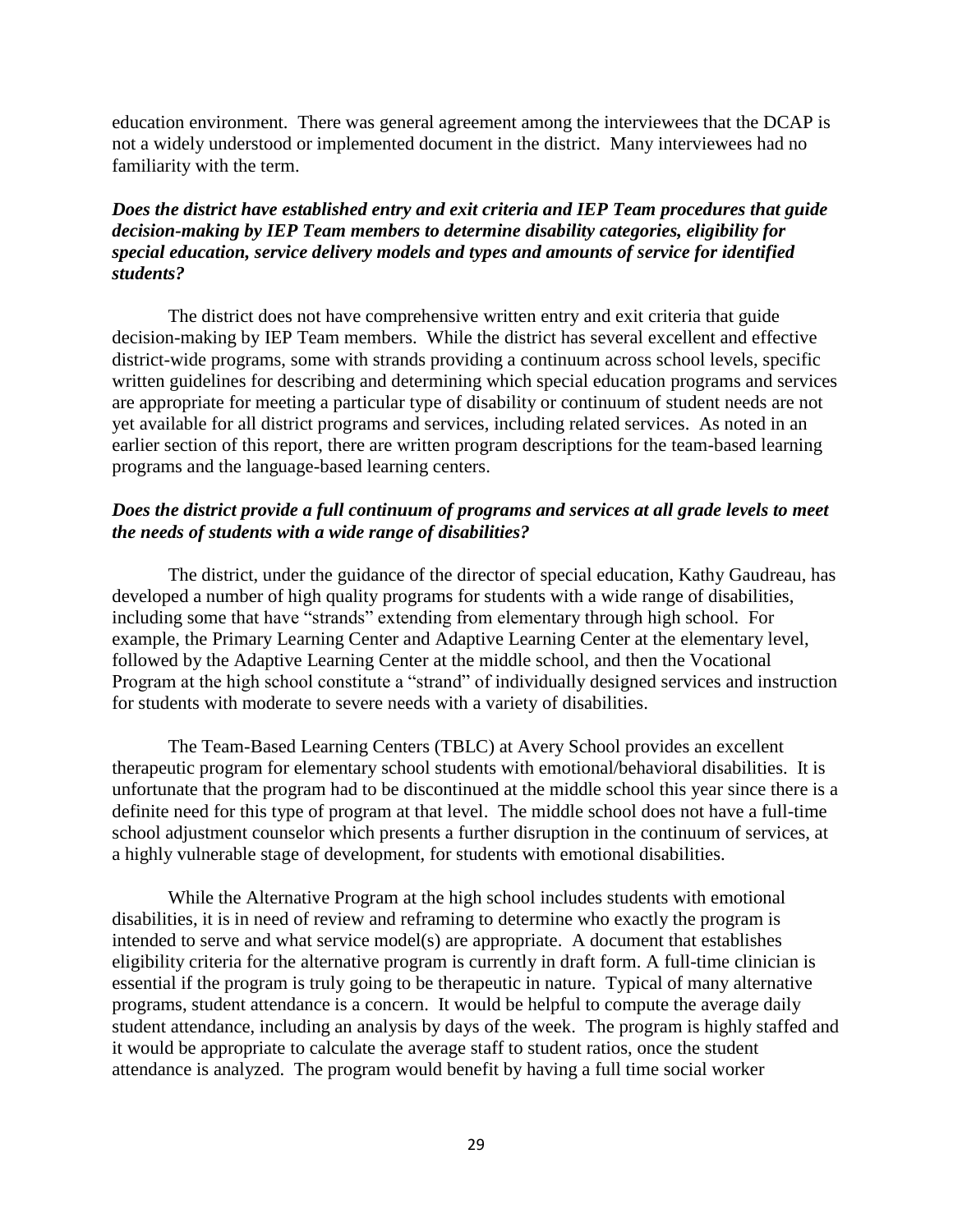There does not appear to be a "program" continuum at the high school for students who were assigned to the language-based learning centers at the elementary and/or middle schools. The assumption is that these are students who would continue to require specially designed instruction if their needs were so substantial that they required a program. Perhaps some of these students are part of the high school's vocational program or alternative program. There is a reference to "language arts strategies" in the description of high school services. It is not clear to this evaluator what the profile is of students who receive these services.

A number of findings and recommendations regarding the "Strategies for Success" classes at the high school are included in the April 2012 report of the special education evaluation of the high school special education programs. It is important to clarify the process by which the strategies for success class teachers collaborate with the regular education staff to assure that the needs for curriculum and test modifications, preview and review of curriculum content, skill reinforcement and direct teaching of strategies and organizational skills are met. The goal of all special education is to have students apply learned skills with increasing independence across a variety of settings and for a variety of purposes. This is especially true for high school students. Except for grade nine, inclusion support is provided to students by instructional aides. It would be appropriate to consider how and when the special education liaisons for these students can spend time in those classes to monitor student progress and to observe the instructional aide. Supervision and planning with the instructional aides is essential to have this inclusion support model be effective.

Questions about which types of presenting student needs are best met in a co-taught or in a looping class at the elementary schools, given the "every other year" format of the looping classes, were discussed in an earlier part of this report.

There are multiple very good programs and services, a very robust number of special educators and there are an appropriate number of related service providers. The development of clear entry and exit criteria for special education eligibility with a defined continuum of presenting student needs and the corresponding interventions by each of the district services and district-wide programs are essential. Because Dedham is a small school district it is important to recognize that a particular program may "look different" from year to year with regard to the type and degree of severity of the disabilities of the students and the individual student profiles of each school year's cohort of students.

It is important to include the out-of-district program(s), to which 10.3% of district students have been assigned, in any discussion of the "continuum" of district placements. Tuition for these 66 students accounts for a significant portion of the district's special education budget. It is important to note that the "circuit breaker" provides reimbursement to the district for a portion of these tuition expenditures. As the district-wide programs are further defined and specific criteria established, it is appropriate to, once again, review the out-of-district student roster to determine which students may be ready to step down to a district program.

It is appropriate for smaller school districts to rely on out-of-district placements, especially education collaboratives, for students with low incidence or severe disabilities. Currently, twenty-six (39%) of the out-of-district students attend collaborative programs. Eleven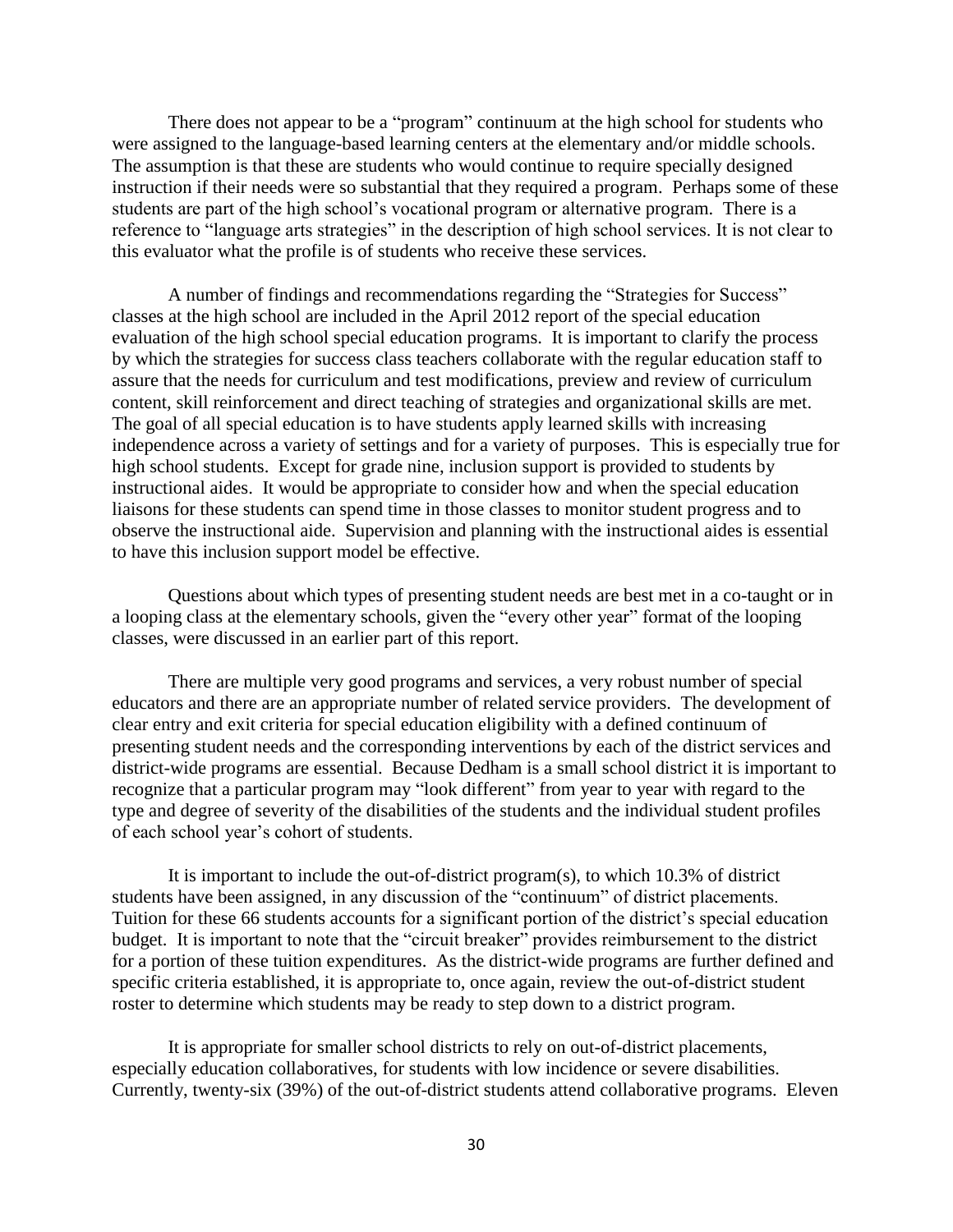of the OOD high school students have an emotional disability. Depending on a potential review and refinement of the highs school's alternative program, it may be possible that more students with significant emotional disabilities could be successfully served in the more natural environment of Dedham High School, rather than at an out-of-district school.

#### *How does the district identify and respond to emerging program or service needs?*

The special education director communicates regularly with the principals and is a frequent visitor to the schools and the special education programs. She knows all of the special educators and appears, based on multiple conversations and review of data sources, to make decisions and propose additions or changes to the district's special education organization, programs and services, or staffing within a framework of continuous improvement and collaboration. Ms. Gaudreau is a member of the district's leadership team.

#### *Do current district practices support a successful transition of students from one level to the next, i.e., preschool to elementary school, elementary school to middle school, middle school to high school and high school to post –secondary life?*

One measure of successful transition for Dedham students with IEP's is whether there is an effective Team process based on collection and analysis of objective data to determine if they are still eligible for special education. The percentage of students on IEP's, and anecdotal reports provided by a number of district personnel, indicate that there is an over-identification of students eligible for special education that, for some students, may begin as early as preschool and persists as they move through the grades. There is an apparent reluctance to recommend that a student be dismissed from special education, even though they have met their IEP goals, for fear that a parent will "push back". Given the wide-spread sense, expressed by special educators and principals, that many regular educators do not consider struggling learners their responsibility, perhaps some special educators are reluctant to recommend dismissal in case the student "might fail."

The district has an MCAS pass rate for students with disabilities higher than the state average and a lower percentage of drop-outs among students with IEP's than the state average. These are good indicators of successful transition to post-secondary life for district students. As noted elsewhere in this report, the district's vocational program at Dedham high school and the placement of students age 18-22 in a variety of appropriate OOD programs that provide considerable community experience, and functional skills training, sets the stage for those young adults to have the most positive outcomes possible.

#### *Is there a clear and consistent decision-making process regarding the allocation of resources? Are district programs and services provided in a cost-effective manner, with maximum utilization of resources? Are additional or different resources required to maximize productivity and student outcomes?*

The decision-making process with regards to the allocation of resources was unclear to this evaluator. For example, the elimination of the team-based learning center at the middle school, as well as the lack of a full-time school adjustment counselor there, creates a situation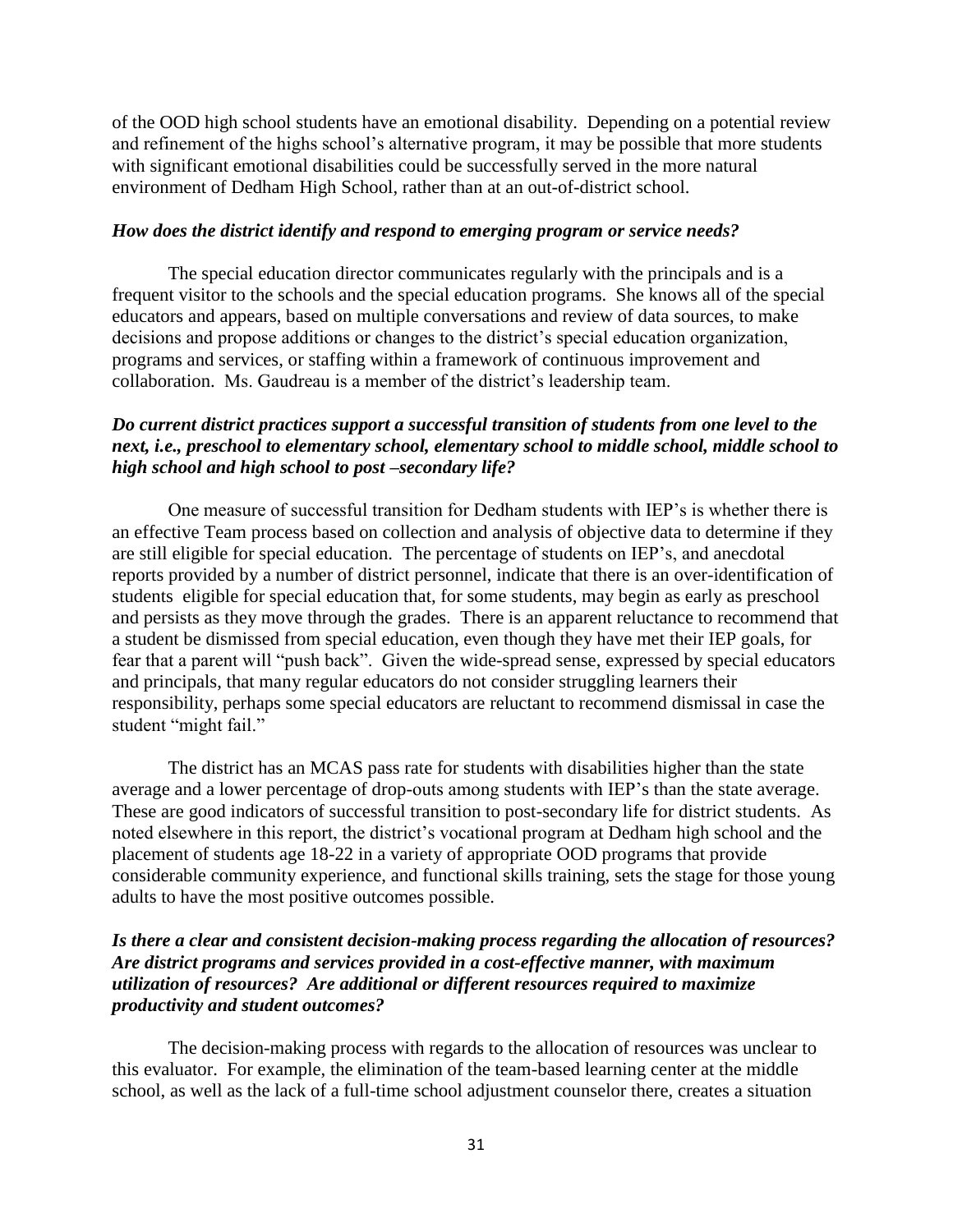where troubled and troubling students lack sufficient and/or appropriate supports. In addition, students who may be vulnerable to emotional disorders that can emerge during the middle school years may not have preventative services available to them in a timely manner. The evaluator is aware that the positions were reallocated to add a primary team-based learning class at Avery. The restoration of a team-based learning program at the middle school for the 2013-2014 school year would be very helpful in meeting the emotional/behavioral needs of identified students.

The ratio of special education staff to students, especially when the IA's are included in the ratios, is very favorable in the district. Numbers of students in district-wide program classes may vary from year to year, given the needs of students, and the small size of the district. It is still appropriate to maintain these district-wide programs, assuming that the criteria for each program is broad enough to accommodate a critical mass of students each year, as these programs provide the best educational setting and services for students.

It would be helpful to review the daily schedules of the SPED liaisons with respect to the number of students seen in each time block, in what setting (in-class or pull-out) and for what instructional activity. It may be possible, or not, to identify potential cost-savings or reallocations that would help to address pressing district needs.

One additional resource that would assist the district to make more effective utilization of resources would be the addition of two or three team chairpersons as part of the teacher contract. The current management of the IEP Team process is fragmented, does not support the building of ongoing relationships with parents, and does not effectively address the collection of and review of data that would indicate that a student has met his or her goals and is no longer eligible for special education. Funding for the team chairpersons would probably need to be identified by reallocations from current special education staff positions, including instructional aides.

Facilitating the IEP annual review meetings was considered, by most principals, to be an inappropriate role for them and they are rightly concerned about how this time-consuming process can be managed along with the new teacher evaluation responsibilities that they have.

#### *Do the current special education enrollment, and the presenting needs of the students, warrant the present staffing level and assignments of special education teachers, related service providers and instructional aides?*

The current special education enrollment and presenting needs of the students suggests that there could be some reductions in special education staffing, especially if the percentage of students found eligible for special education is reduced. To make specific recommendations for reductions or reallocations would require an analysis of each staff member's current daily duties, by time block, duties and specific assignment in collaboration with the principals and special education director.

It is unclear to the evaluator why, e.g., nineteen instructional aides are necessary at the middle school. If the middle school reallocated three IA positions to add one teacher position, that might allow for the return of the middle school team-based learning center.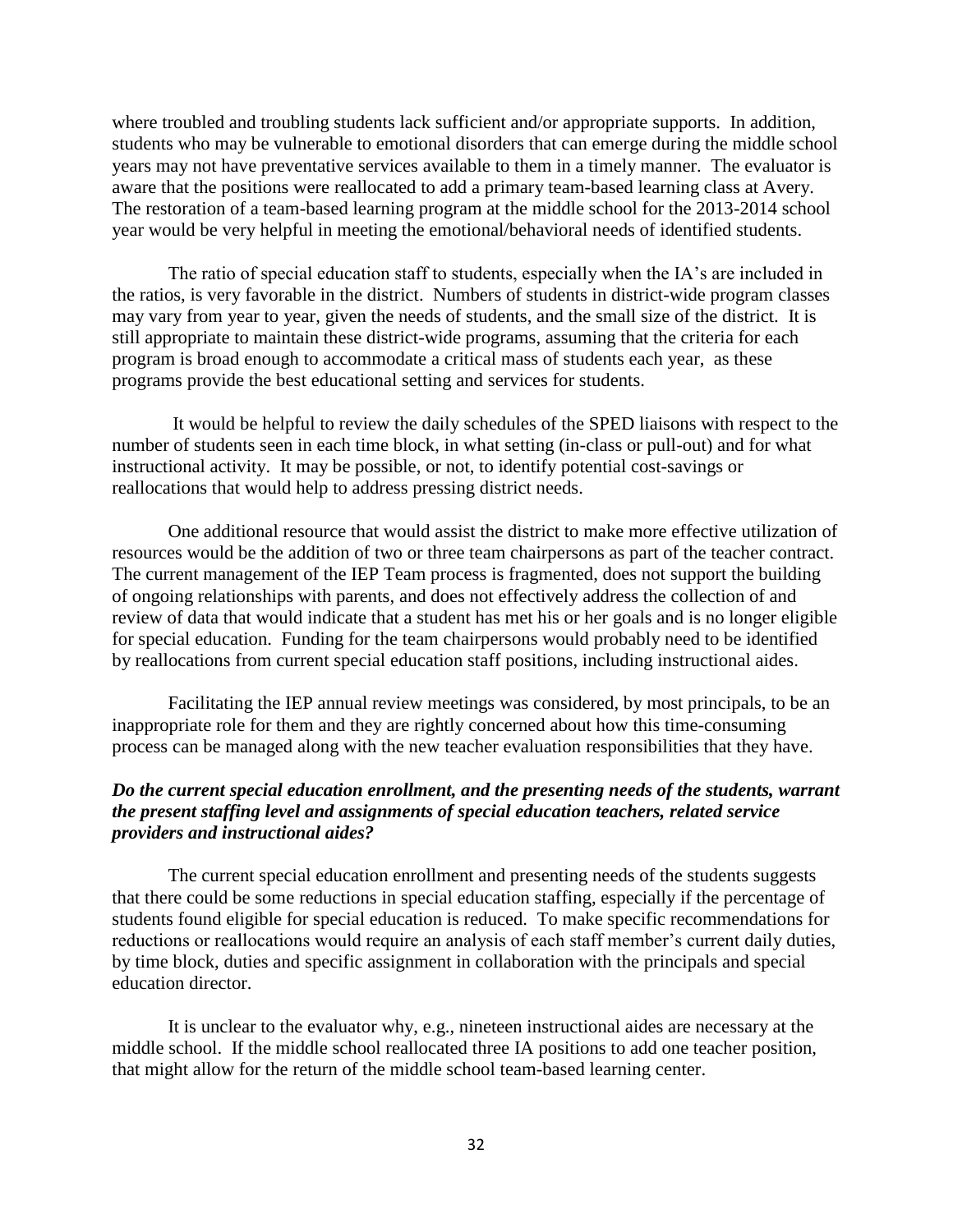It is important that the district renew and strengthen its focus on the implementation of differentiated instruction and tiered interventions in order to reduce the long-standing overidentification of students found eligible for special education. Training in differentiated instruction and the understanding of typical development is needed for regular and special educators. Resources are necessary to effectively begin and institutionalize a tiered interventions initiative. It should be possible to blend resources from special education with regular education resources, including reading specialists, to plan and introduce a tiered interventions protocol.

While the findings of this report indicate that the special education programs and services of the district are effective in meeting the needs of students with disabilities, it is difficult to comment on the financial costs associated with the special education programs and services without pointing out the substantial degree to which the long-standing district and community culture, and the practice of defaulting to special education to address the needs of "struggling learners" impacts the budget. As noted in the beginning of this report, 634 district students (22.5%) were eligible for special education in October 2012. If the district's current percentage of identified special education students aligned with the state average of 17%, 481 students would be eligible for special education services. The special education budget in Dedham is driven, to a considerable degree, by the practices and decisions of regular education.

As the district-wide programs build further capacity to meet the needs of students with moderate-severe needs, particularly students with emotional disabilities, there should be a corresponding reduction in the number of out-of-district placements and the associated costs. The district will need to continue to rely on OOD placements for 18-22 year old students.

If the number of special education students declines, there should be a reduction in the special education budget with some increases in the regular education budget related to the implementation or strengthening of regular education programs and services. For example, the implementation of tiered interventions may have some staff, technology and/or curriculum costs associated with it. The expectation that regular education teachers provide more differentiated instruction has few costs associated with it.

# **RECOMMENDATIONS**

- Provide training to all administrators, regular and special education teachers and related service providers regarding the appropriate determination of special education eligibility.
- Develop guiding questions to help facilitate IEP Team determination of eligibility or noneligibility for special education.
- Develop a three to five year plan, including annual benchmarks, for the district to meet the state average of students found eligible for special education.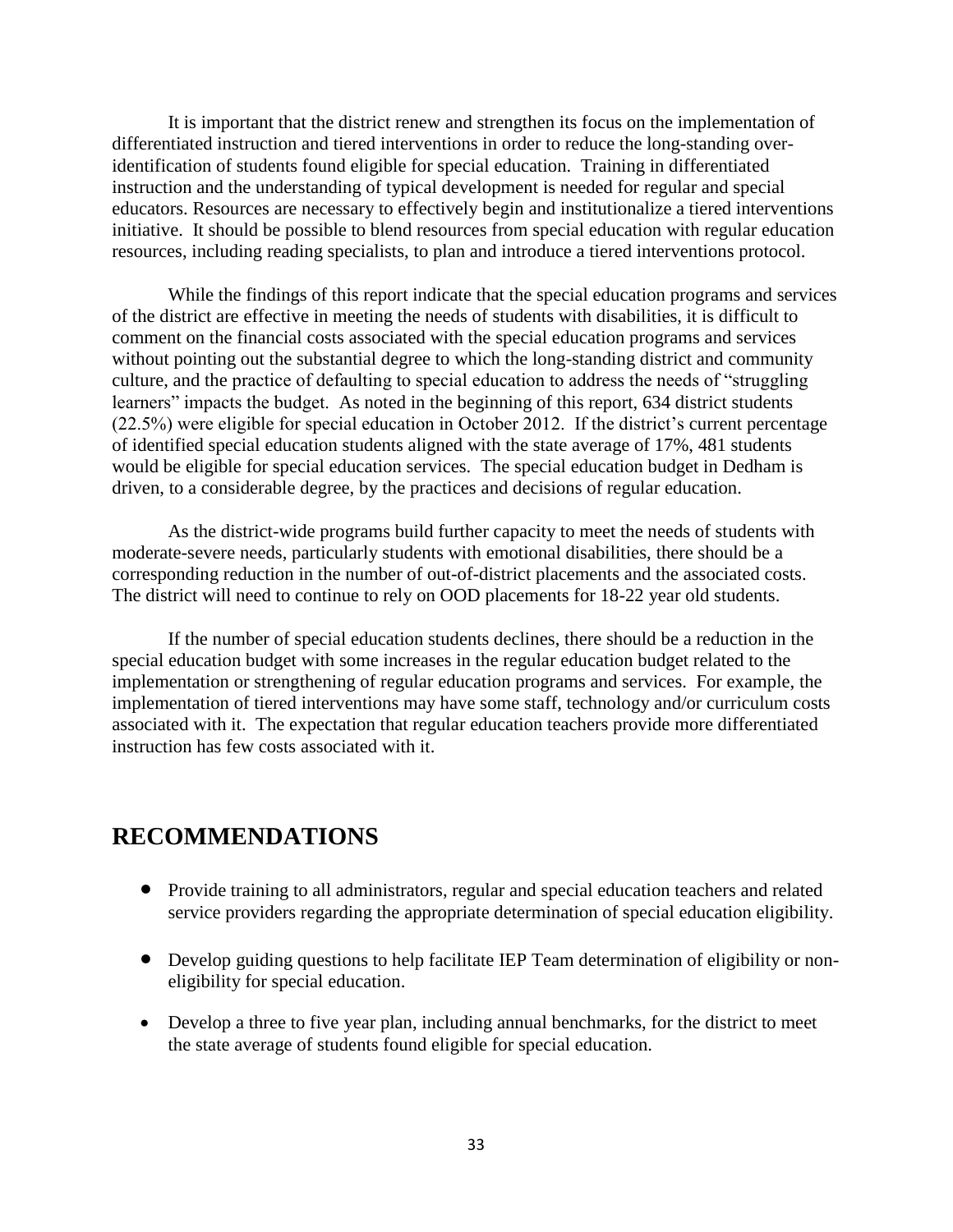- Provide training to all teachers, beginning with preschool and elementary staff, regarding "differentiated instruction" and develop follow-up protocols with principals to assure implementation at all grade levels.
- Establish a committee to review and revise descriptions and entry and exit criteria for district-wide programs and services and make recommendations, if appropriate, for additional or different programs and services.
- Convene an ad hoc committee, including special education directors, speech-language pathologists, school psychologists, special education and regular education teachers to consider how students are found eligible under the Communication Disability or Specific Learning Disability category and consider changes to current practices.
- Review the criteria for assignment as a special education student to the Alternative High School program and consider whether the program should also include regular education students. Assign a full-time social worker for the program.
- Review the report dated April 13, 2012 and titled "*Dedham High School Special Education Program Evaluation*" with administration and relevant stakeholders to consider the findings and recommendations. Implement the recommendations that are approved in accordance with agreed timelines.
- Review the current co-taught grade 1 and 2 model and the looping program for grades  $1/2$ – 3/4 to determine if they serve similar student needs and develop guidelines for assignment to each of these programs along with program descriptions. Consider whether two program models are necessary.
- Review the number and needs of current and entering middle school student with identified significant social-emotional disabilities to determine whether it is appropriate and cost-effective to allocate resources to restore a middle school Team-Based Learning Center for SY 2013-2014.
- Consider assignment of a full-time school psychologist or school adjustment counselor to the middle school for SY 2013-2014.
- Complete a case study review of students who have IEP services for articulation to determine if their needs could be met by short-term regular education interventions.
- Discontinue the practice of having principals serve as chairpersons for annual review team meetings.
- Add two full-time team chairpersons to support an IEP Team process that is consistent, supports the development of positive and trusting relationships with parents over time and maintains a focus on documenting student progress in meeting special education goals. Recommendations for a reduction or cessation of special education services, as appropriate and based on objective data, are best facilitated when there is consistency in the assignment of a team leader.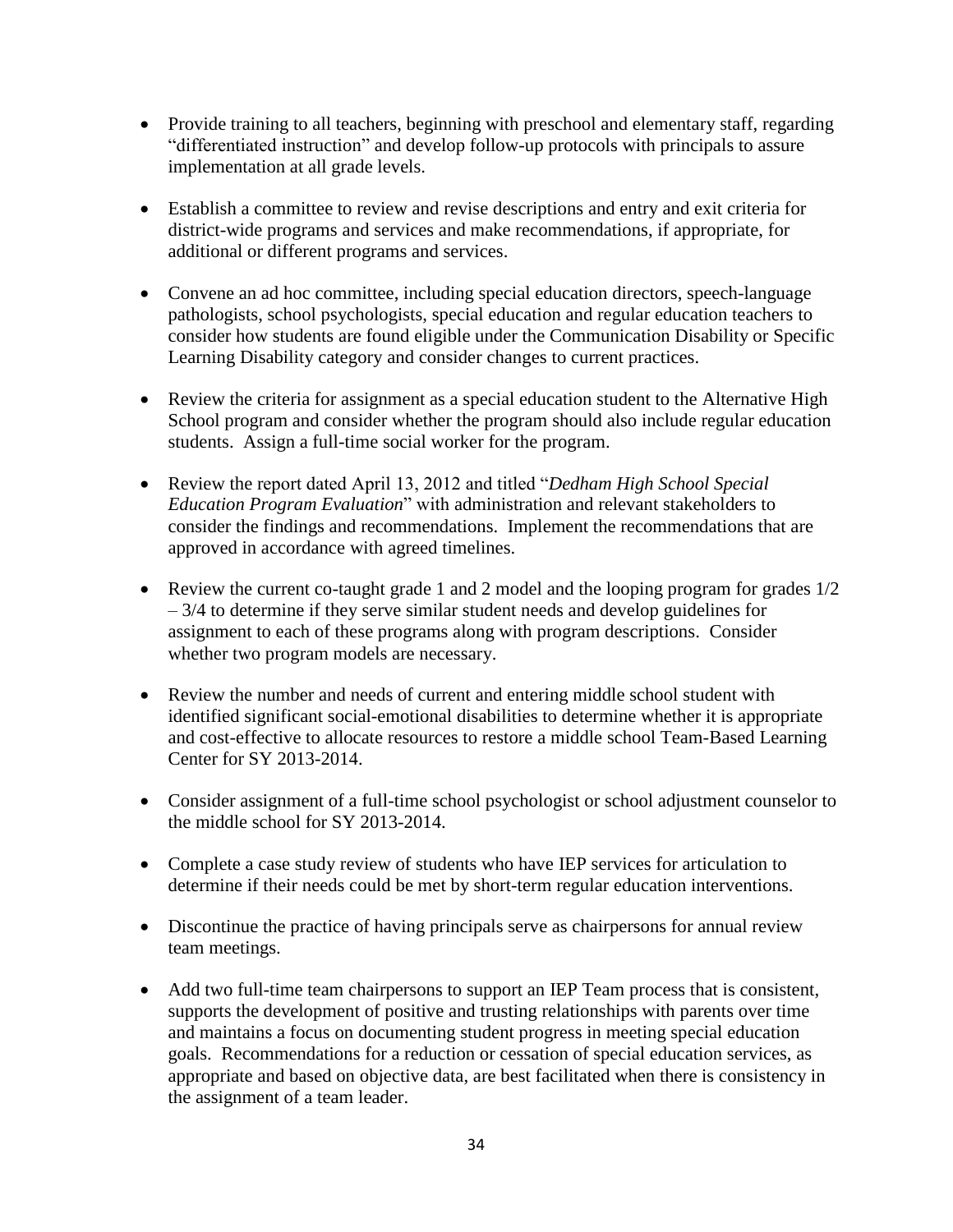- Consider how best to provide clerical support to the elementary and secondary special education directors and special educators.
- Review all special education liaisons', related service providers' and instructional aides' student caseloads, daily schedules by time blocks, including student names and grades, setting (pull-out or inclusion), and specific instructional focus or activity to determine efficiencies of practice and potential for reallocation of resources.
- Consider ways in which opportunities might be identified for special education teachers to provide a total of one hour of weekly planning with and supervision of IA's.
- Develop and implement a data based tiered interventions model at all schools that includes universal screening and is consistent with recommendations of the MA DESE, and provide training to support the robust implementation of this process.
- Continue the excellent professional development training offered by the district and include more co-training with both regular and special education staff.
- Provide training regarding classroom management strategies and positive behavior interventions for all regular education and special education teachers and service providers.
- Review the OOD student roster to determine what refinements or additions to the districtwide programs would be necessary to return some students to the district and to decrease the need for additional students to be placed out-of-district.
- Continue to monitor initial referral counts monthly and compute the number and percentage of students found eligible or not eligible by school. Analyze teacher and parent referrals to determine any patterns of reported concerns that led to the referrals.
- Inform parents, through PTO meetings, SPED PAC meetings, student handbooks, and other communications, about "what special education is and is not", and describe the supports that are available to struggling learners through regular education.